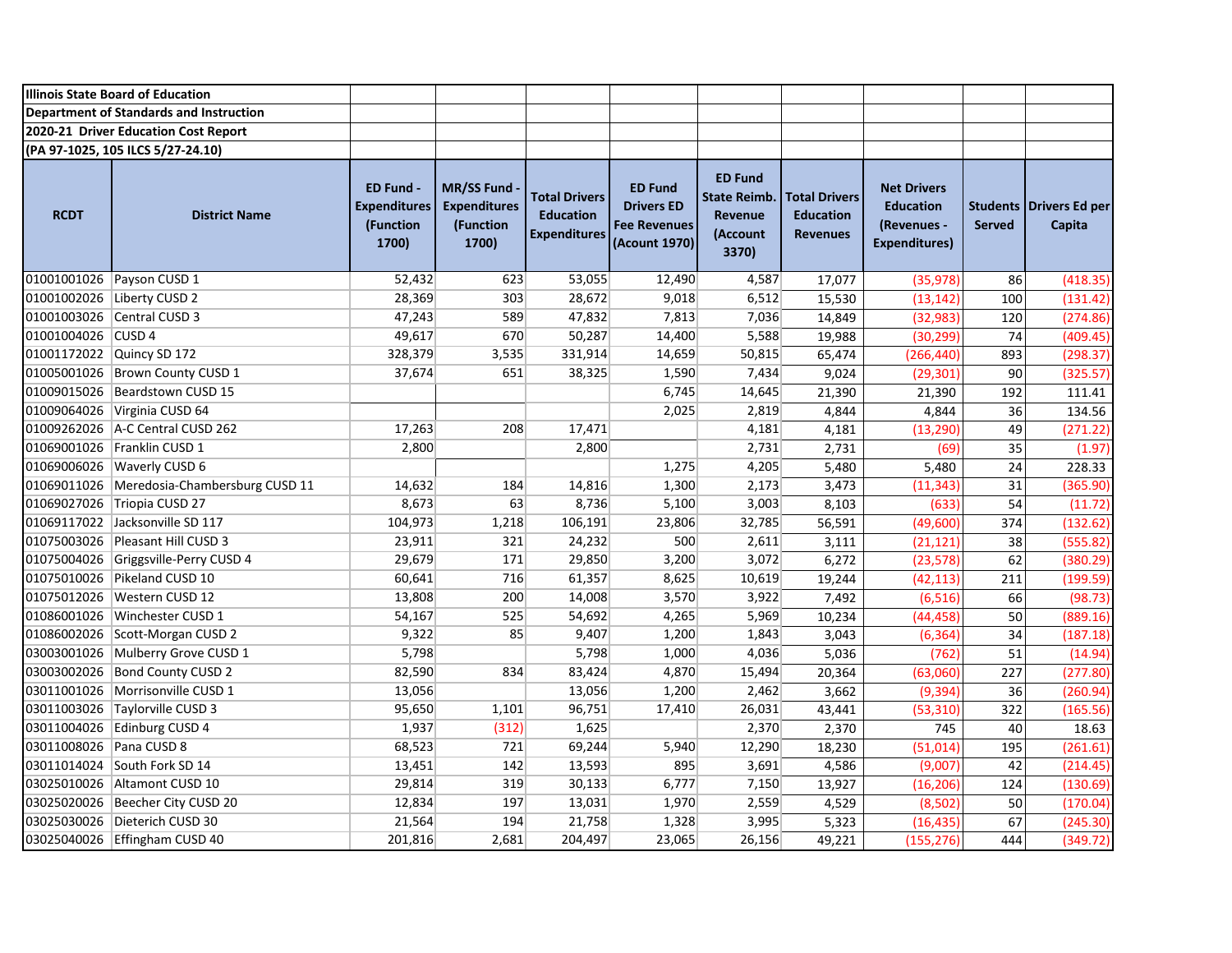|             | <b>Illinois State Board of Education</b>   |                                                               |                                                                |                                                                 |                                                                             |                                                                       |                                                             |                                                                               |                |                                            |
|-------------|--------------------------------------------|---------------------------------------------------------------|----------------------------------------------------------------|-----------------------------------------------------------------|-----------------------------------------------------------------------------|-----------------------------------------------------------------------|-------------------------------------------------------------|-------------------------------------------------------------------------------|----------------|--------------------------------------------|
|             | Department of Standards and Instruction    |                                                               |                                                                |                                                                 |                                                                             |                                                                       |                                                             |                                                                               |                |                                            |
|             | 2020-21 Driver Education Cost Report       |                                                               |                                                                |                                                                 |                                                                             |                                                                       |                                                             |                                                                               |                |                                            |
|             | (PA 97-1025, 105 ILCS 5/27-24.10)          |                                                               |                                                                |                                                                 |                                                                             |                                                                       |                                                             |                                                                               |                |                                            |
| <b>RCDT</b> | <b>District Name</b>                       | <b>ED Fund -</b><br><b>Expenditures</b><br>(Function<br>1700) | <b>MR/SS Fund</b><br><b>Expenditures</b><br>(Function<br>1700) | <b>Total Drivers</b><br><b>Education</b><br><b>Expenditures</b> | <b>ED Fund</b><br><b>Drivers ED</b><br><b>Fee Revenues</b><br>(Acount 1970) | <b>ED Fund</b><br><b>State Reimb.</b><br>Revenue<br>(Account<br>3370) | <b>Total Drivers</b><br><b>Education</b><br><b>Revenues</b> | <b>Net Drivers</b><br><b>Education</b><br>(Revenues -<br><b>Expenditures)</b> | <b>Served</b>  | <b>Students   Drivers Ed per</b><br>Capita |
|             | 03025050026 Teutopolis CUSD 50             | 43,782                                                        | 568                                                            | 44,350                                                          | 19,750                                                                      | 9,457                                                                 | 29,207                                                      | (15, 143)                                                                     | 162            | (93.48)                                    |
|             | 03026201026 Brownstown CUSD 201            | 19,391                                                        | 161                                                            | 19,552                                                          | 1,450                                                                       | 2,564                                                                 | 4,014                                                       | (15, 538)                                                                     | 49             | (317.10)                                   |
|             | 03026202026 St Elmo CUSD 202               | 21,060                                                        | 301                                                            | 21,361                                                          | 2,260                                                                       | 3,883                                                                 | 6,143                                                       | (15, 218)                                                                     | 30             | (507.27)                                   |
|             | 03026203026 Vandalia CUSD 203              | 67,281                                                        | 819                                                            | 68,100                                                          |                                                                             | 12,501                                                                | 12,501                                                      | (55, 599)                                                                     | 149            | (373.15)                                   |
|             | 03026204026 Ramsey CUSD 204                | 10,066                                                        | 98                                                             | 10,164                                                          | 360                                                                         | 4,071                                                                 | 4,431                                                       | (5, 733)                                                                      | 76             | (75.43)                                    |
|             | 03068002026 Panhandle CUSD 2               | 21,853                                                        |                                                                | 21,853                                                          | 2,250                                                                       | 4,702                                                                 | 6,952                                                       | (14, 901)                                                                     | 74             | (201.36)                                   |
|             | 03068003026 Hillsboro CUSD 3               | 78,632                                                        | 830                                                            | 79,462                                                          | 6,300                                                                       | 17,225                                                                | 23,525                                                      | (55, 937)                                                                     | 188            | (297.54)                                   |
|             | 03068012026 Litchfield CUSD 12             | 88,010                                                        | 1,126                                                          | 89,136                                                          | 9,608                                                                       | 9,990                                                                 | 19,598                                                      | (69, 538)                                                                     | 198            | (351.20)                                   |
|             | 03068022026 Nokomis CUSD 22                | 60,397                                                        | 682                                                            | 61,079                                                          | 2,550                                                                       | 7,333                                                                 | 9,883                                                       | (51, 196)                                                                     | 70             | (731.37)                                   |
|             | 04004100026 Belvidere CUSD 100             | 238,559                                                       | 2,658                                                          | 241,217                                                         | 39,900                                                                      | 26,182                                                                | 66,082                                                      | (175, 135)                                                                    | 483            | (362.60)                                   |
|             | 04101122022 Harlem UD 122                  | 207,629                                                       | 1,264                                                          | 208,893                                                         |                                                                             | 61,137                                                                | 61,137                                                      | (147, 756)                                                                    | 255            | (579.44)                                   |
|             | 04101205025 Rockford SD 205                | 354,588                                                       | 3,983                                                          | 358,571                                                         | 47,440                                                                      | 211,049                                                               | 258,489                                                     | (100, 082)                                                                    | 1582           | (63.26)                                    |
|             | 04101207016 Hononegah CHD 207              | 102,214                                                       | 619                                                            | 102,833                                                         | 27,551                                                                      | 4,124                                                                 | 31,675                                                      | (71, 158)                                                                     | 115            | (618.77)                                   |
|             | 04101320026 County of Winnebago SD 320     | 3,500                                                         |                                                                | 3,500                                                           |                                                                             | 1,316                                                                 | 1,316                                                       | (2, 184)                                                                      | 23             | (94.96)                                    |
|             | 04101322026 Durand CUSD 322                | 20,640                                                        |                                                                | 20,640                                                          | 5,460                                                                       |                                                                       | 5,460                                                       | (15, 180)                                                                     | $\overline{0}$ | $\Omega$                                   |
|             | 04101323026 Winnebago CUSD 323             | 70,671                                                        | 665                                                            | 71,336                                                          | 13,250                                                                      | 10,774                                                                | 24,024                                                      | (47, 312)                                                                     | 74             | (639.35)                                   |
|             | 05016202017 Evanston Twp HSD 202           |                                                               |                                                                |                                                                 |                                                                             | 19,053                                                                | 19,053                                                      | 19,053                                                                        | 44             | 433.02                                     |
|             | 05016203017 New Trier Twp HSD 203          | 105,819                                                       | 1,308                                                          | 107,127                                                         |                                                                             | 11,177                                                                | 11,177                                                      | (95, 950)                                                                     | 109            | (880.28)                                   |
|             | 05016207017 Maine Township HSD 207         | 607,083                                                       | 7,272                                                          | 614,355                                                         | 46,092                                                                      | 83,408                                                                | 129,500                                                     | (484, 855)                                                                    | 430            | (1, 127.57)                                |
|             | 05016211017 Township HSD 211               | 795,160                                                       | 4,035                                                          | 799,195                                                         | 63,800                                                                      | 196,980                                                               | 260,780                                                     | (538, 415)                                                                    | 1423           | (378.37)                                   |
|             | 05016214017 Township HSD 214               | 943,479                                                       | 11,107                                                         | 954,586                                                         | 31,910                                                                      | 101,081                                                               | 132,991                                                     | (821, 595)                                                                    | 469            | (1,751.80)                                 |
|             | 05016219017 Niles Twp HSD 219              | 220,589                                                       | 2,498                                                          | 223,087                                                         | 7,269                                                                       | 42,405                                                                | 49,674                                                      | (173, 413)                                                                    | 66             | (2,627.47)                                 |
|             | 05016225017 Northfield Twp HSD 225         | 857,759                                                       | 10,553                                                         | 868,312                                                         | 71,681                                                                      | 72,574                                                                | 144,255                                                     | (724, 057)                                                                    | 356            | (2,033.87)                                 |
|             | 06016200013 Oak Park - River Forest SD 200 | 1,194,534                                                     | 12,020                                                         | 1,206,554                                                       | 147,906                                                                     | 134,339                                                               | 282,245                                                     | (924, 309)                                                                    | 1210           | (763.89)                                   |
|             | 06016201017 J S Morton HSD 201             | 64,176                                                        | 867                                                            | 65,043                                                          | 20,833                                                                      | 24,569                                                                | 45,402                                                      | (19, 641)                                                                     | 869            | (22.60)                                    |
|             | 06016204017 Lyons Twp HSD 204              | 697,916                                                       | 19,699                                                         | 717,615                                                         | 60,443                                                                      | 51,602                                                                | 112,045                                                     | (605, 570)                                                                    | 765            | (791.59)                                   |
| 06016208017 | Riverside-Brookfield Twp SD 208            | 43,510                                                        | 618                                                            | 44,128                                                          | 19,398                                                                      | 12,687                                                                | 32,085                                                      | (12, 043)                                                                     | 125            | (96.34)                                    |
|             | 06016209017 Proviso Twp HSD 209            | 93,554                                                        | 900                                                            | 94,454                                                          | 2,256                                                                       | 75,065                                                                | 77,321                                                      | (17, 133)                                                                     | 1247           | (13.74)                                    |
|             | 06016212016 Leyden CHSD 212                | 315,738                                                       | 3,615                                                          | 319,353                                                         | 55,138                                                                      | 64,283                                                                | 119,421                                                     | (199, 932)                                                                    | 958            | (208.70)                                   |
|             | 06016234016 Ridgewood CHSD 234             | 13,963                                                        | 486                                                            | 14,449                                                          | 14,954                                                                      | 13,539                                                                | 28,493                                                      | 14,044                                                                        | $\pmb{0}$      | 0                                          |
|             | 06016401026 Elmwood Park CUSD 401          | (421)                                                         |                                                                | (421)                                                           | 17,165                                                                      | 19,799                                                                | 36,964                                                      | 37,385                                                                        | 234            | 159.76                                     |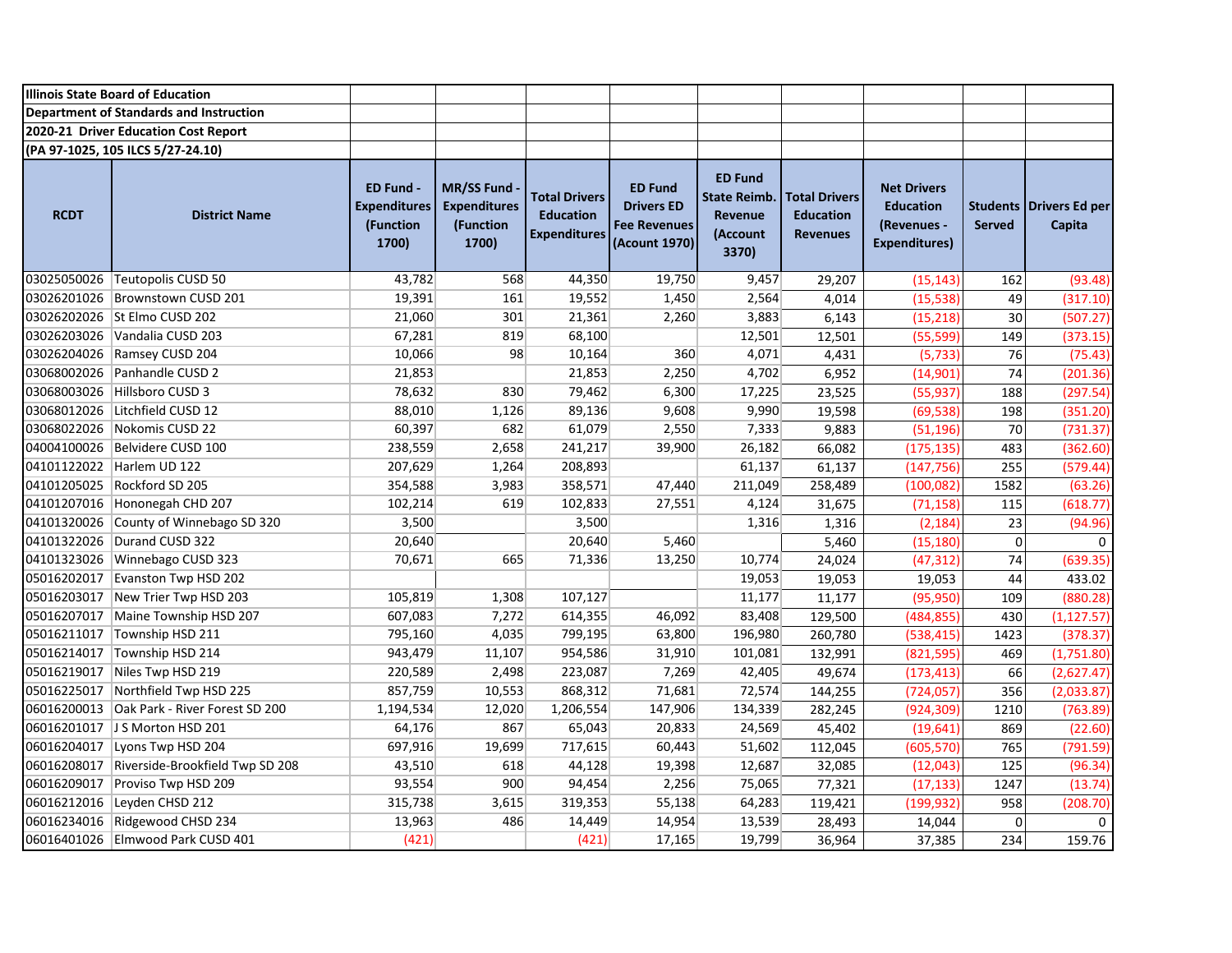|                           | <b>Illinois State Board of Education</b>    |                                                        |                                                                |                                                                 |                                                                             |                                                                              |                                                             |                                                                               |                                  |                                 |
|---------------------------|---------------------------------------------|--------------------------------------------------------|----------------------------------------------------------------|-----------------------------------------------------------------|-----------------------------------------------------------------------------|------------------------------------------------------------------------------|-------------------------------------------------------------|-------------------------------------------------------------------------------|----------------------------------|---------------------------------|
|                           | Department of Standards and Instruction     |                                                        |                                                                |                                                                 |                                                                             |                                                                              |                                                             |                                                                               |                                  |                                 |
|                           | 2020-21 Driver Education Cost Report        |                                                        |                                                                |                                                                 |                                                                             |                                                                              |                                                             |                                                                               |                                  |                                 |
|                           | (PA 97-1025, 105 ILCS 5/27-24.10)           |                                                        |                                                                |                                                                 |                                                                             |                                                                              |                                                             |                                                                               |                                  |                                 |
| <b>RCDT</b>               | <b>District Name</b>                        | ED Fund -<br><b>Expenditures</b><br>(Function<br>1700) | <b>MR/SS Fund</b><br><b>Expenditures</b><br>(Function<br>1700) | <b>Total Drivers</b><br><b>Education</b><br><b>Expenditures</b> | <b>ED Fund</b><br><b>Drivers ED</b><br><b>Fee Revenues</b><br>(Acount 1970) | <b>ED Fund</b><br><b>State Reimb.</b><br><b>Revenue</b><br>(Account<br>3370) | <b>Total Drivers</b><br><b>Education</b><br><b>Revenues</b> | <b>Net Drivers</b><br><b>Education</b><br>(Revenues -<br><b>Expenditures)</b> | <b>Students</b><br><b>Served</b> | <b>Drivers Ed per</b><br>Capita |
|                           | 07016205017 Thornton Twp HSD 205            | 161,848                                                | 1,859                                                          | 163,707                                                         | 4,065                                                                       | 63,504                                                                       | 67,569                                                      | (96, 138)                                                                     | 725                              | (132.60)                        |
| 07016206017               | Bloom Twp HSD 206                           | 51,270                                                 | 703                                                            | 51,973                                                          | 51,550                                                                      | 34,732                                                                       | 86,282                                                      | 34,309                                                                        | 386                              | 88.88                           |
|                           | 07016210017 Lemont Twp HSD 210              | 158,874                                                | 1,815                                                          | 160,689                                                         |                                                                             | 19,952                                                                       | 19,952                                                      | (140, 737)                                                                    | 238                              | (591.33)                        |
|                           | 07016215017 Thornton Fractional Twp HSD 215 | 372,600                                                | 4,412                                                          | 377,012                                                         | 14,684                                                                      | 48,154                                                                       | 62,838                                                      | (314, 174)                                                                    | 928                              | (338.55)                        |
|                           | 07016217016 Argo CHSD 217                   | 73,166                                                 | 614                                                            | 73,780                                                          | 11,075                                                                      | 46,336                                                                       | 57,411                                                      | (16, 369)                                                                     | 579                              | (28.27)                         |
| 07016218016 CHSD 218      |                                             | 1,315,535                                              | 16,396                                                         | 1,331,931                                                       | 132,356                                                                     | 215,441                                                                      | 347,797                                                     | (984, 134)                                                                    | 1428                             | (689.17)                        |
|                           | 07016220017 Reavis Twp HSD 220              |                                                        |                                                                |                                                                 |                                                                             | 53,803                                                                       | 53,803                                                      | 53,803                                                                        | 453                              | 118.77                          |
|                           | 07016227017 Rich Twp HSD 227                | 174,217                                                | 5,469                                                          | 179,686                                                         | 8,024                                                                       | 74,454                                                                       | 82,478                                                      | (97, 208)                                                                     | 1094                             | (88.86)                         |
|                           | 07016228016 Bremen CHSD 228                 | 303,594                                                | 4,230                                                          | 307,824                                                         | 131,361                                                                     | 54,434                                                                       | 185,795                                                     | (122, 029)                                                                    | 1852                             | (65.89)                         |
|                           | 07016229016 Oak Lawn CHSD 229               | 479,846                                                | 6,442                                                          | 486,288                                                         | 43,864                                                                      | 52,189                                                                       | 96,053                                                      | (390, 235)                                                                    | 364                              | (1,072.07)                      |
| 07016230013 Cons HSD 230  |                                             | 1,512,956                                              | 17,682                                                         | 1,530,638                                                       | 124,740                                                                     | 135,760                                                                      | 260,500                                                     | (1, 270, 138)                                                                 | 1170                             | (1,085.59)                      |
|                           | 07016231016 Evergreen Park CHSD 231         | 36,376                                                 | 477                                                            | 36,853                                                          | 21,175                                                                      | 14,910                                                                       | 36,085                                                      | (768)                                                                         | 274                              | (2.80)                          |
|                           | 07016233016 Homewood Flossmoor CHSD 233     | 232,742                                                | 2,428                                                          | 235,170                                                         | 32,403                                                                      | 45,026                                                                       | 77,429                                                      | (157, 741)                                                                    | 851                              | (185.36)                        |
|                           | 08008308026 Eastland CUSD 308               | 12,115                                                 | 147                                                            | 12,262                                                          | 1,700                                                                       | 5,980                                                                        | 7,680                                                       | (4, 582)                                                                      | 54                               | (84.85)                         |
|                           | 08008314026   West Carroll CUSD 314         | 61,896                                                 | 642                                                            | 62,538                                                          | 8,276                                                                       | 8,331                                                                        | 16,607                                                      | (45, 931)                                                                     | 83                               | (553.39)                        |
|                           | 08008399026 Chadwick-Milledgeville CUSD 399 | 30,158                                                 | 301                                                            | 30,459                                                          | 1,400                                                                       | 4,830                                                                        | 6,230                                                       | (24, 229)                                                                     | 43                               | (563.47)                        |
|                           | 08043119022 East Dubuque USD 119            | 63,250                                                 | 2,686                                                          | 65,936                                                          | 5,820                                                                       | 6,329                                                                        | 12,149                                                      | (53, 787)                                                                     | 96                               | (560.28)                        |
| 08043120022               | Galena USD 120                              | 92,493                                                 | 998                                                            | 93,491                                                          | 4,320                                                                       | 6,756                                                                        | 11,076                                                      | (82, 415)                                                                     | 59                               | (1, 396.86)                     |
|                           | 08043205026 Warren CUSD 205                 | 37,564                                                 | 468                                                            | 38,032                                                          |                                                                             | 2,770                                                                        | 2,770                                                       | (35, 262)                                                                     | 46                               | (766.57)                        |
|                           | 08043206026 Stockton CUSD 206               | 45,180                                                 | 587                                                            | 45,767                                                          | 2,100                                                                       | 5,337                                                                        | 7,437                                                       | (38, 330)                                                                     | 77                               | (497.79)                        |
|                           | 08043210026 River Ridge CUSD 210            | 58,213                                                 | 637                                                            | 58,850                                                          | 5,325                                                                       | 4,999                                                                        | 10,324                                                      | (48, 526)                                                                     | 41                               | (1, 183.56)                     |
|                           | 08043211026 Scales Mound CUSD 211           | 18,684                                                 | 242                                                            | 18,926                                                          | 650                                                                         | 2,893                                                                        | 3,543                                                       | (15, 383)                                                                     | 41                               | (375.20)                        |
|                           | 08089145022 Freeport SD 145                 | 161,878                                                | 1,479                                                          | 163,357                                                         | 10,325                                                                      | 20,267                                                                       | 30,592                                                      | (132, 765)                                                                    | 160                              | (829.78)                        |
|                           | 08089200026 Pearl City CUSD 200             | 45,976                                                 | 475                                                            | 46,451                                                          | 3,455                                                                       | 3,605                                                                        | 7,060                                                       | (39, 391)                                                                     | 43                               | (916.07)                        |
|                           | 08089201026 Dakota CUSD 201                 | 35,660                                                 |                                                                | 35,660                                                          |                                                                             | 7,275                                                                        | 7,275                                                       | (28, 385)                                                                     | 47                               | (603.94)                        |
|                           | 08089202026 Lena Winslow CUSD 202           | 37,425                                                 | 417                                                            | 37,842                                                          | 7,800                                                                       | 9,864                                                                        | 17,664                                                      | (20, 178)                                                                     | 84                               | (240.21)                        |
|                           | 08089203026 Orangeville CUSD 203            | 23,486                                                 | 172                                                            | 23,658                                                          | 3,455                                                                       | 3,455                                                                        | 6,910                                                       | (16, 748)                                                                     | 40                               | (418.70)                        |
| 09010001026 Fisher CUSD 1 |                                             | 14,977                                                 | 106                                                            | 15,083                                                          | 5,450                                                                       | 5,390                                                                        | 10,840                                                      | (4, 243)                                                                      | 43                               | (98.67)                         |
|                           | 09010003026   Mahomet-Seymour CUSD 3        | 47,035                                                 | 618                                                            | 47,653                                                          | 45,000                                                                      | 27,941                                                                       | 72,941                                                      | 25,288                                                                        | 435                              | 58.13                           |
|                           | 09010004026 Champaign CUSD 4                | 200,334                                                | 1,919                                                          | 202,253                                                         | 32,200                                                                      | 58,886                                                                       | 91,086                                                      | (111, 167)                                                                    | 673                              | (165.18)                        |
|                           | 09010007026 Tolono CUSD 7                   | 74,993                                                 | 842                                                            | 75,835                                                          |                                                                             | 15,863                                                                       | 15,863                                                      | (59, 972)                                                                     | 250                              | (239.89)                        |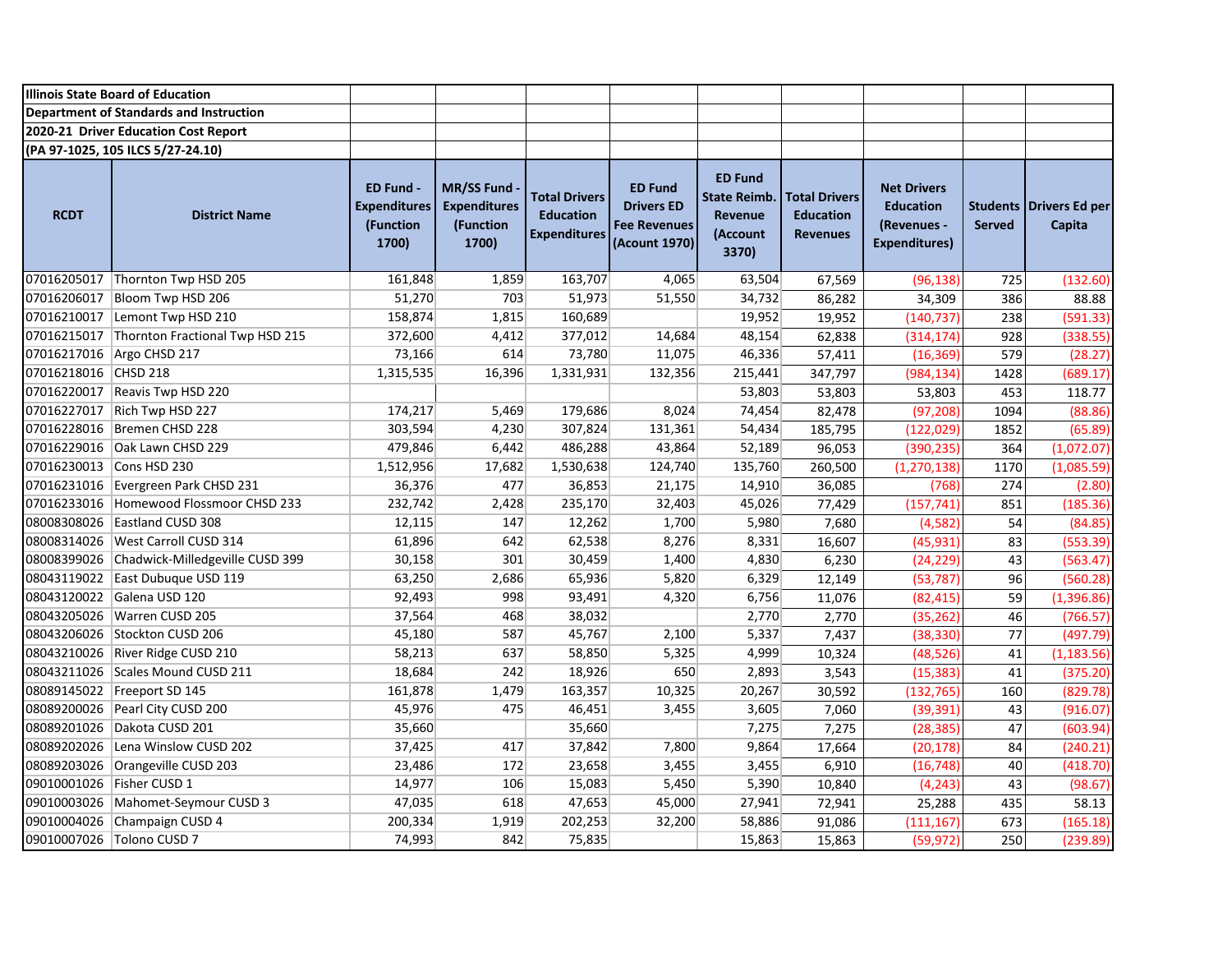|                           | <b>Illinois State Board of Education</b>       |                                                        |                                                                |                                                                 |                                                                             |                                                                              |                                                             |                                                                               |                                  |                                 |
|---------------------------|------------------------------------------------|--------------------------------------------------------|----------------------------------------------------------------|-----------------------------------------------------------------|-----------------------------------------------------------------------------|------------------------------------------------------------------------------|-------------------------------------------------------------|-------------------------------------------------------------------------------|----------------------------------|---------------------------------|
|                           | <b>Department of Standards and Instruction</b> |                                                        |                                                                |                                                                 |                                                                             |                                                                              |                                                             |                                                                               |                                  |                                 |
|                           | 2020-21 Driver Education Cost Report           |                                                        |                                                                |                                                                 |                                                                             |                                                                              |                                                             |                                                                               |                                  |                                 |
|                           | (PA 97-1025, 105 ILCS 5/27-24.10)              |                                                        |                                                                |                                                                 |                                                                             |                                                                              |                                                             |                                                                               |                                  |                                 |
| <b>RCDT</b>               | <b>District Name</b>                           | ED Fund -<br><b>Expenditures</b><br>(Function<br>1700) | <b>MR/SS Fund</b><br><b>Expenditures</b><br>(Function<br>1700) | <b>Total Drivers</b><br><b>Education</b><br><b>Expenditures</b> | <b>ED Fund</b><br><b>Drivers ED</b><br><b>Fee Revenues</b><br>(Acount 1970) | <b>ED Fund</b><br><b>State Reimb.</b><br><b>Revenue</b><br>(Account<br>3370) | <b>Total Drivers</b><br><b>Education</b><br><b>Revenues</b> | <b>Net Drivers</b><br><b>Education</b><br>(Revenues -<br><b>Expenditures)</b> | <b>Students</b><br><b>Served</b> | <b>Drivers Ed per</b><br>Capita |
|                           | 09010008026 Heritage CUSD 8                    | 29,796                                                 | 1,214                                                          | 31,010                                                          | 5,755                                                                       | 3,669                                                                        | 9,424                                                       | (21, 586)                                                                     | 42                               | (513.95)                        |
|                           | 09010116022 Urbana SD 116                      | 80,518                                                 | 3,470                                                          | 83,988                                                          | 11,200                                                                      | 41,838                                                                       | 53,038                                                      | (30, 950)                                                                     | 273                              | (113.37)                        |
|                           | 09010193017 Rantoul Township HSD 193           |                                                        |                                                                |                                                                 | 1,335                                                                       | 17,554                                                                       | 18,889                                                      | 18,889                                                                        | 251                              | 75.25                           |
|                           | 09010305016 St Joseph Ogden CHSD 305           | 91,613                                                 | 1,010                                                          | 92,623                                                          | 14,700                                                                      | 13,684                                                                       | 28,384                                                      | (64, 239)                                                                     | 196                              | (327.75)                        |
|                           | 09027005026 Gibson City-Melvin-Sibley CUSD 5   |                                                        |                                                                |                                                                 | 12,200                                                                      | 9,846                                                                        | 22,046                                                      | 22,046                                                                        | 133                              | 165.76                          |
|                           | 09027010026 Paxton-Buckley-Loda CUD 10         | 56,369                                                 | 556                                                            | 56,925                                                          | 9,450                                                                       | 13,071                                                                       | 22,521                                                      | (34, 404)                                                                     | 131                              | (262.63)                        |
|                           | 11012002C26   Marshall CUSD 2C                 | 49,504                                                 | 545                                                            | 50,049                                                          |                                                                             | 11,236                                                                       | 11,236                                                      | (38, 813)                                                                     | 158                              | (245.65)                        |
|                           | 11012003C26   Martinsville CUSD 3C             | 16,094                                                 | 158                                                            | 16,252                                                          | 2,308                                                                       | 3,410                                                                        | 5,718                                                       | (10, 534)                                                                     | 26                               | (405.15)                        |
|                           | 11012004C26 Casey-Westfield CUSD 4C            | 11,929                                                 | 94                                                             | 12,023                                                          | 6,729                                                                       | 7,855                                                                        | 14,584                                                      | 2,561                                                                         | 128                              | 20.01                           |
|                           | 11015001026 Charleston CUSD 1                  | 212,984                                                | 1,135                                                          | 214,119                                                         | 12,287                                                                      | 23,407                                                                       | 35,694                                                      | (178, 425)                                                                    | 247                              | (722.37)                        |
|                           | 11015002026 Mattoon CUSD 2                     |                                                        |                                                                |                                                                 |                                                                             | 26,540                                                                       | 26,540                                                      | 26,540                                                                        | 410                              | 64.73                           |
|                           | 11015005026 Oakland CUSD 5                     | 5,234                                                  | 21                                                             | 5,255                                                           | 1,200                                                                       | 2,332                                                                        | 3,532                                                       | (1, 723)                                                                      | 37                               | (46.57)                         |
| 11018003026 Neoga CUSD 3  |                                                | 31,789                                                 | 394                                                            | 32,183                                                          | 6,430                                                                       | 6,758                                                                        | 13,188                                                      | (18, 995)                                                                     | 91                               | (208.74)                        |
|                           | 11018077026 Cumberland CUSD 77                 | 104,755                                                | 1,248                                                          | 106,003                                                         | 1,640                                                                       | 10,781                                                                       | 12,421                                                      | (93, 582)                                                                     | 87                               | (1,075.66)                      |
|                           | 11021301026 Tuscola CUSD 301                   |                                                        |                                                                |                                                                 | 3,469                                                                       | 9,860                                                                        | 13,329                                                      | 13,329                                                                        | 137                              | 97.29                           |
|                           | 11021302026 Villa Grove CUSD 302               |                                                        |                                                                |                                                                 | 4,525                                                                       | 5,663                                                                        | 10,188                                                      | 10,188                                                                        | 61                               | 167.02                          |
|                           | 11021305026 Arthur CUSD 305                    | 47,760                                                 | 165                                                            | 47,925                                                          |                                                                             | 10,867                                                                       | 10,867                                                      | (37,058)                                                                      | 190                              | (195.04)                        |
|                           | 11021306026 Arcola CUSD 306                    | 27,031                                                 | 281                                                            | 27,312                                                          | 2,100                                                                       | 7,496                                                                        | 9,596                                                       | (17, 716)                                                                     | 96                               | (184.54)                        |
| 11023001026 Shiloh CUSD 1 |                                                | 4,601                                                  | 43                                                             | 4,644                                                           | 1,300                                                                       | 4,012                                                                        | 5,312                                                       | 668                                                                           | 54                               | 12.37                           |
|                           | 11023003026   Kansas CUSD 3                    | 13,363                                                 | 120                                                            | 13,483                                                          | 300                                                                         | 2,344                                                                        | 2,644                                                       | (10, 839)                                                                     | 21                               | (516.14)                        |
| 11023004026 Paris CUSD 4  |                                                |                                                        |                                                                |                                                                 |                                                                             | 4,578                                                                        | 4,578                                                       | 4,578                                                                         | 73                               | 62.71                           |
|                           | 11023006026 Edgar County CUD 6                 | 18,395                                                 | 26                                                             | 18,421                                                          | 4,705                                                                       | 2,288                                                                        | 6,993                                                       | (11, 428)                                                                     | 44                               | (259.73)                        |
|                           | 11023095025 Paris-Union SD 95                  |                                                        |                                                                |                                                                 |                                                                             | 9,646                                                                        | 9,646                                                       | 9,646                                                                         | 128                              | 75.36                           |
|                           | 11070300026 Sullivan CUSD 300                  | 25,723                                                 | 229                                                            | 25,952                                                          | 3,200                                                                       | 8,867                                                                        | 12,067                                                      | (13, 885)                                                                     | 163                              | (85.18)                         |
|                           | 11070302026 Okaw Valley CUSD 302               | 10,819                                                 | 95                                                             | 10,914                                                          | 1,655                                                                       | 3,277                                                                        | 4,932                                                       | (5,982)                                                                       | 82                               | (72.95)                         |
|                           | 11087001026 Windsor CUSD 1                     | 50,432                                                 | 695                                                            | 51,127                                                          | 2,605                                                                       | 3,354                                                                        | 5,959                                                       | (45, 168)                                                                     | 35                               | (1, 290.51)                     |
|                           | 11087003A26 Cowden-Herrick CUSD 3A             | 20,756                                                 | 261                                                            | 21,017                                                          | 1,900                                                                       | 4,363                                                                        | 6,263                                                       | (14, 754)                                                                     | 43                               | (343.12)                        |
|                           | 11087004026 Shelbyville CUSD 4                 | 67,470                                                 | 763                                                            | 68,233                                                          |                                                                             | 9,927                                                                        | 9,927                                                       | (58, 306)                                                                     | 178                              | (327.56)                        |
|                           | 11087005A26 Stewardson-Strasburg CUD 5A        | 17,499                                                 | 188                                                            | 17,687                                                          | 6,750                                                                       | 4,080                                                                        | 10,830                                                      | (6, 857)                                                                      | 52                               | (131.87)                        |
|                           | 11087021026 Central A & M CUD 21               | 16,674                                                 | 208                                                            | 16,882                                                          | 5,850                                                                       | 7,219                                                                        | 13,069                                                      | (3,813)                                                                       | 81                               | (47.07)                         |
|                           | 12013010026 Clay City CUSD 10                  | 9,980                                                  | 143                                                            | 10,123                                                          | 1,490                                                                       | 1,970                                                                        | 3,460                                                       | (6,663)                                                                       | 32                               | (208.22)                        |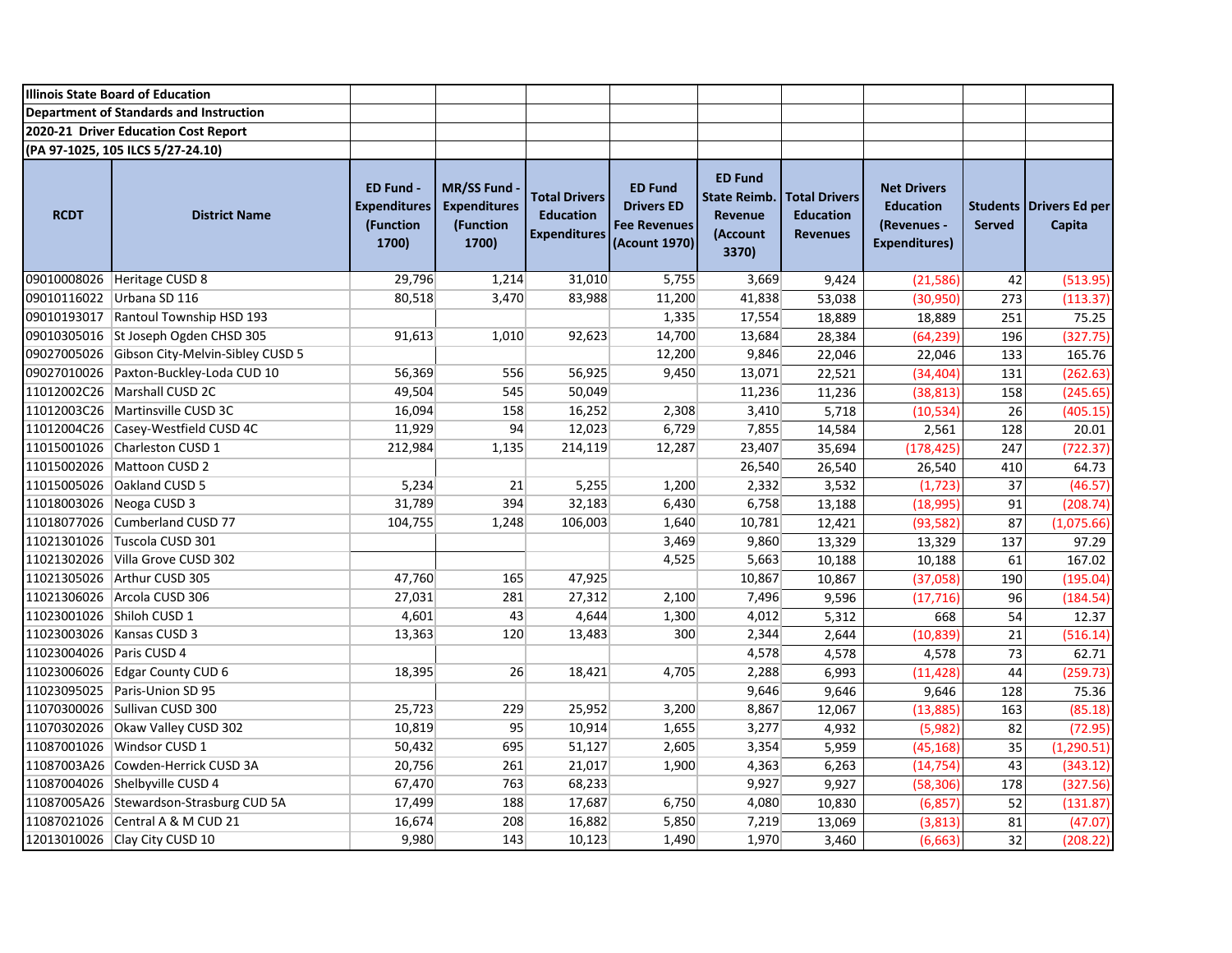|                             | <b>Illinois State Board of Education</b>     |                                                               |                                                                |                                                                 |                                                                             |                                                                       |                                                             |                                                                               |               |                                            |
|-----------------------------|----------------------------------------------|---------------------------------------------------------------|----------------------------------------------------------------|-----------------------------------------------------------------|-----------------------------------------------------------------------------|-----------------------------------------------------------------------|-------------------------------------------------------------|-------------------------------------------------------------------------------|---------------|--------------------------------------------|
|                             | Department of Standards and Instruction      |                                                               |                                                                |                                                                 |                                                                             |                                                                       |                                                             |                                                                               |               |                                            |
|                             | 2020-21 Driver Education Cost Report         |                                                               |                                                                |                                                                 |                                                                             |                                                                       |                                                             |                                                                               |               |                                            |
|                             | (PA 97-1025, 105 ILCS 5/27-24.10)            |                                                               |                                                                |                                                                 |                                                                             |                                                                       |                                                             |                                                                               |               |                                            |
| <b>RCDT</b>                 | <b>District Name</b>                         | <b>ED Fund -</b><br><b>Expenditures</b><br>(Function<br>1700) | <b>MR/SS Fund</b><br><b>Expenditures</b><br>(Function<br>1700) | <b>Total Drivers</b><br><b>Education</b><br><b>Expenditures</b> | <b>ED Fund</b><br><b>Drivers ED</b><br><b>Fee Revenues</b><br>(Acount 1970) | <b>ED Fund</b><br><b>State Reimb.</b><br>Revenue<br>(Account<br>3370) | <b>Total Drivers</b><br><b>Education</b><br><b>Revenues</b> | <b>Net Drivers</b><br><b>Education</b><br>(Revenues -<br><b>Expenditures)</b> | <b>Served</b> | <b>Students   Drivers Ed per</b><br>Capita |
|                             | 12013025026 North Clay CUSD 25               | 22,200                                                        | 303                                                            | 22,503                                                          | 4,237                                                                       | 5,518                                                                 | 9,755                                                       | (12, 748)                                                                     | 97            | (131.42)                                   |
| 12013035026   Flora CUSD 35 |                                              |                                                               |                                                                |                                                                 |                                                                             | 11,784                                                                | 11,784                                                      | 11,784                                                                        | 190           | 62.02                                      |
|                             | 12017001026 Hutsonville CUSD 1               | 8,162                                                         | 61                                                             | 8,223                                                           |                                                                             | 2,802                                                                 | 2,802                                                       | (5, 421)                                                                      | 42            | (129.07)                                   |
|                             | 12017002026 Robinson CUSD 2                  | 45,011                                                        | 566                                                            | 45,577                                                          |                                                                             | 14,112                                                                | 14,112                                                      | (31, 465)                                                                     | 254           | (123.88)                                   |
|                             | 12017003026 Palestine CUSD 3                 | 16,735                                                        | 539                                                            | 17,274                                                          | 1,440                                                                       | 3,092                                                                 | 4,532                                                       | (12, 742)                                                                     | 27            | (471.93)                                   |
|                             | 12017004026 Oblong CUSD 4                    | 61,786                                                        | 677                                                            | 62,463                                                          | 2,025                                                                       | 4,931                                                                 | 6,956                                                       | (55, 507)                                                                     | 68            | (816.28)                                   |
|                             | 12040001026 Jasper County CUD 1              | 38,876                                                        | 932                                                            | 39,808                                                          | 6,968                                                                       | 14,235                                                                | 21,203                                                      | (18, 605)                                                                     | 193           | (96.40)                                    |
|                             | 12051010026 Red Hill CUSD 10                 | 77,141                                                        | 1,026                                                          | 78,167                                                          | 4,000                                                                       | 7,970                                                                 | 11,970                                                      | (66, 197)                                                                     | 88            | (752.24)                                   |
|                             | 12051020026 Lawrence County CUD 20           | 52,047                                                        | 673                                                            | 52,720                                                          | 5,336                                                                       | 10,460                                                                | 15,796                                                      | (36, 924)                                                                     | 111           | (332.65)                                   |
|                             | 12080001026 Richland County CUSD 1           | 77,842                                                        | 857                                                            | 78,699                                                          | 16,820                                                                      | 25,750                                                                | 42,570                                                      | (36, 129)                                                                     | 267           | (135.31)                                   |
|                             | 13014001026 Carlyle CUSD 1                   | 38,062                                                        | 594                                                            | 38,656                                                          | 15,700                                                                      | 9,005                                                                 | 24,705                                                      | (13,951)                                                                      | 134           | (104.11)                                   |
|                             | 13014003026   Wesclin CUSD 3                 | 61,774                                                        | 1,073                                                          | 62,847                                                          | 10,240                                                                      | 10,889                                                                | 21,129                                                      | (41, 718)                                                                     | 171           | (243.96)                                   |
|                             | 13014071016 Central CHSD 71                  | 41,021                                                        |                                                                | 41,021                                                          |                                                                             | 28,480                                                                | 28,480                                                      | (12, 541)                                                                     | 422           | (29.72)                                    |
|                             | 13041001026 Waltonville CUSD 1               |                                                               |                                                                |                                                                 |                                                                             | 3,963                                                                 | 3,963                                                       | 3,963                                                                         | 41            | 96.66                                      |
|                             | 13041201017 Mt Vernon Twp HSD 201            | 380,390                                                       | 4,540                                                          | 384,930                                                         | 805                                                                         | 40,814                                                                | 41,619                                                      | (343, 311)                                                                    | 377           | (910.64)                                   |
| 13041209027                 | Woodlawn Unit School District 209            | 14,869                                                        | 194                                                            | 15,063                                                          | 2,850                                                                       | 6,953                                                                 | 9,803                                                       | (5, 260)                                                                      | 82            | (64.15)                                    |
|                             | 13041318027 Bluford Unit School District 318 | 868                                                           | 13                                                             | 881                                                             |                                                                             | 5,142                                                                 | 5,142                                                       | 4,261                                                                         | 60            | 71.02                                      |
|                             | 13058100026 Patoka CUSD 100                  | 18,769                                                        | 178                                                            | 18,947                                                          |                                                                             | 1,719                                                                 | 1,719                                                       | (17, 228)                                                                     | 45            | (382.84)                                   |
|                             | 13058200017 Centralia HSD 200                | 226,121                                                       | 2,547                                                          | 228,668                                                         |                                                                             | 22,295                                                                | 22,295                                                      | (206, 373)                                                                    | 193           | (1,069.29)                                 |
|                             | 13058401026 South Central CUD 401            | 22,427                                                        | 276                                                            | 22,703                                                          | 4,300                                                                       | 7,735                                                                 | 12,035                                                      | (10, 668)                                                                     | 79            | (135.04)                                   |
|                             | 13058501026 Sandoval CUSD 501                | 2,244                                                         | 28                                                             | 2,272                                                           |                                                                             | 3,661                                                                 | 3,661                                                       | 1,389                                                                         | 40            | 34.73                                      |
|                             | 13058600016 Salem CHSD 600                   | 24,265                                                        | 278                                                            | 24,543                                                          | 7,950                                                                       | 15,721                                                                | 23,671                                                      | (872)                                                                         | 279           | (3.13)                                     |
| 13058722026 Odin PSD 722    |                                              |                                                               |                                                                |                                                                 |                                                                             | 1,635                                                                 | 1,635                                                       | 1,635                                                                         | 16            | 102.19                                     |
|                             | 13095010026 West Washington Co CUD 10        | 34,272                                                        | 414                                                            | 34,686                                                          | 4,945                                                                       | 5,367                                                                 | 10,312                                                      | (24, 374)                                                                     | 87            | (280.16)                                   |
|                             | 13095099016 Nashville CHSD 99                | 81,128                                                        | 1,071                                                          | 82,199                                                          | 7,137                                                                       | 12,772                                                                | 19,909                                                      | (62, 290)                                                                     | 214           | (291.07)                                   |
|                             | 15016299025 City of Chicago SD 299           | 2,335,947                                                     |                                                                | 2,335,947                                                       | 457,170                                                                     | 2,999,823                                                             | 3,456,993                                                   | 1,121,046                                                                     | 18472         | 60.69                                      |
|                             | 16019424026 Genoa Kingston CUSD 424          | 74,867                                                        | 330                                                            | 75,197                                                          | 18,755                                                                      | 2,106                                                                 | 20,861                                                      | (54, 336)                                                                     | 94            | (578.04)                                   |
| 16019425026                 | Indian Creek CUSD 425                        | 49,076                                                        | 649                                                            | 49,725                                                          | 2,400                                                                       | 6,401                                                                 | 8,801                                                       | (40, 924)                                                                     | 66            | (620.06)                                   |
|                             | 16019426026 Hiawatha CUSD 426                | 993                                                           |                                                                | 993                                                             |                                                                             | 1,855                                                                 | 1,855                                                       | 862                                                                           | $\pmb{0}$     | 0                                          |
|                             | 16019427026 Sycamore CUSD 427                | 234,957                                                       | 3,553                                                          | 238,510                                                         | 36,606                                                                      | 42,098                                                                | 78,704                                                      | (159, 806)                                                                    | 290           | (551.06)                                   |
|                             | 16019428026 DeKalb CUSD 428                  | 290,264                                                       | 2,989                                                          | 293,253                                                         | 6,009                                                                       | 34,397                                                                | 40,406                                                      | (252, 847)                                                                    | 388           | (651.67)                                   |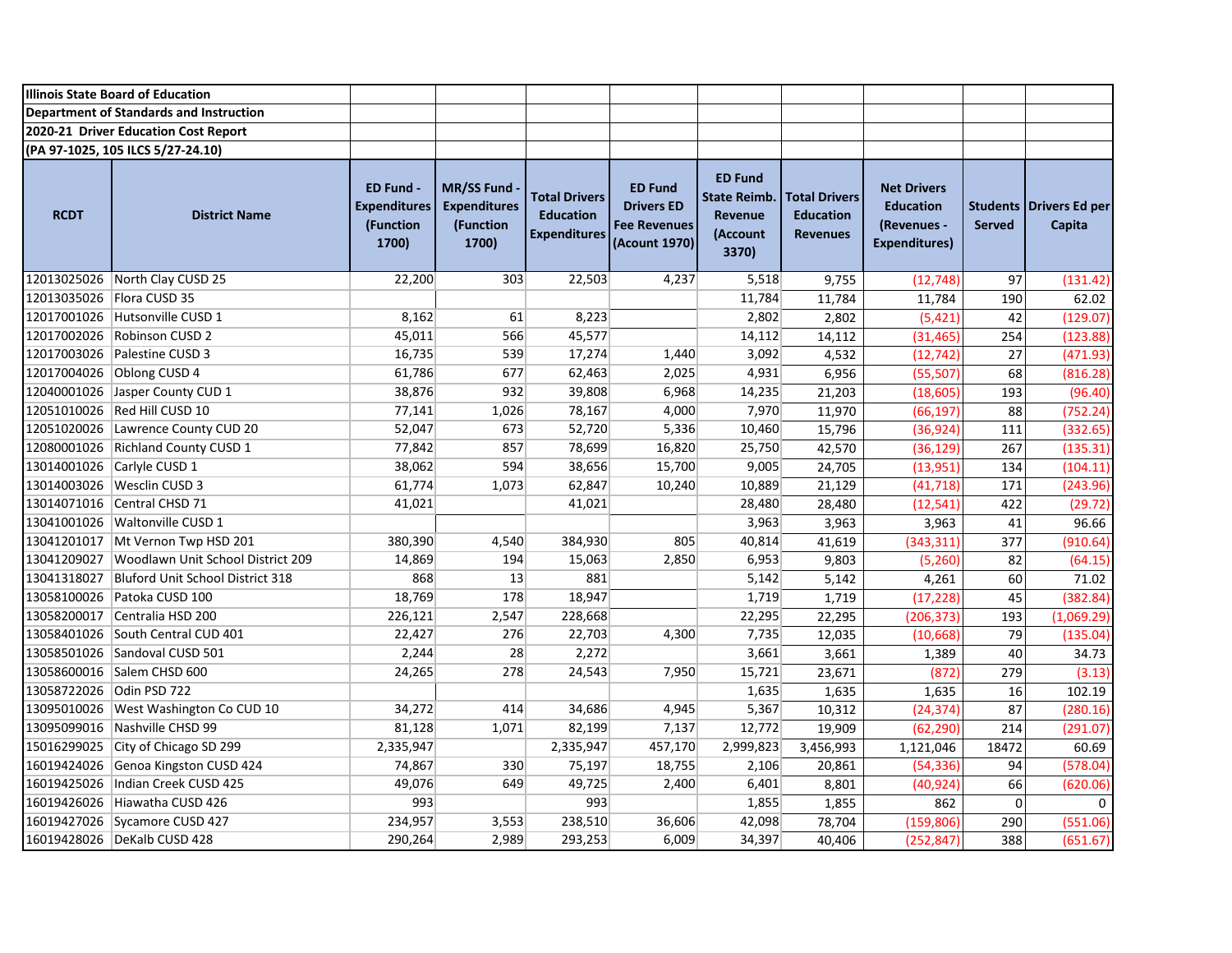|                          | <b>Illinois State Board of Education</b> |                                                               |                                                                |                                                                 |                                                                             |                                                                       |                                                             |                                                                               |                                  |                          |
|--------------------------|------------------------------------------|---------------------------------------------------------------|----------------------------------------------------------------|-----------------------------------------------------------------|-----------------------------------------------------------------------------|-----------------------------------------------------------------------|-------------------------------------------------------------|-------------------------------------------------------------------------------|----------------------------------|--------------------------|
|                          | Department of Standards and Instruction  |                                                               |                                                                |                                                                 |                                                                             |                                                                       |                                                             |                                                                               |                                  |                          |
|                          | 2020-21 Driver Education Cost Report     |                                                               |                                                                |                                                                 |                                                                             |                                                                       |                                                             |                                                                               |                                  |                          |
|                          | (PA 97-1025, 105 ILCS 5/27-24.10)        |                                                               |                                                                |                                                                 |                                                                             |                                                                       |                                                             |                                                                               |                                  |                          |
| <b>RCDT</b>              | <b>District Name</b>                     | <b>ED Fund -</b><br><b>Expenditures</b><br>(Function<br>1700) | <b>MR/SS Fund</b><br><b>Expenditures</b><br>(Function<br>1700) | <b>Total Drivers</b><br><b>Education</b><br><b>Expenditures</b> | <b>ED Fund</b><br><b>Drivers ED</b><br><b>Fee Revenues</b><br>(Acount 1970) | <b>ED Fund</b><br><b>State Reimb.</b><br>Revenue<br>(Account<br>3370) | <b>Total Drivers</b><br><b>Education</b><br><b>Revenues</b> | <b>Net Drivers</b><br><b>Education</b><br>(Revenues -<br><b>Expenditures)</b> | <b>Students</b><br><b>Served</b> | Drivers Ed per<br>Capita |
|                          | 16019429026 Hinckley Big Rock CUSD 429   |                                                               |                                                                | $\overline{0}$                                                  | 6,004                                                                       | 5,829                                                                 | 11,833                                                      | 11,833                                                                        | 40                               | 295.83                   |
|                          | 16019430026 Sandwich CUSD 430            | 8,079                                                         | 126                                                            | 8,205                                                           | 14,100                                                                      | 9,915                                                                 | 24,015                                                      | 15,810                                                                        | 129                              | 122.56                   |
|                          | 16019432026 Somonauk CUSD 432            | 66,242                                                        | 724                                                            | 66,966                                                          | 10,311                                                                      | 9,249                                                                 | 19,560                                                      | (47, 406)                                                                     | 78                               | (607.77)                 |
|                          | 17020015026 Clinton CUSD 15              | 121,190                                                       | 1,438                                                          | 122,628                                                         | 11,580                                                                      | 15,953                                                                | 27,533                                                      | (95,095)                                                                      | 173                              | (549.68)                 |
|                          | 17020018026 Blue Ridge CUSD 18           | 58,370                                                        | 636                                                            | 59,006                                                          | 3,900                                                                       | 6,370                                                                 | 10,270                                                      | (48, 736)                                                                     | 62                               | (786.06)                 |
|                          | 17053005026 Woodland CUSD 5              |                                                               |                                                                |                                                                 |                                                                             | 4,390                                                                 | 4,390                                                       | 4,390                                                                         | 54                               | 81.30                    |
| 17053006J26              | Tri Point CUSD 6-J                       | 4,026                                                         |                                                                | 4,026                                                           |                                                                             | 3,138                                                                 | 3,138                                                       | (888)                                                                         | 37                               | (24.00)                  |
|                          | 17053008026 Prairie Central CUSD 8       | 109,416                                                       |                                                                | 109,416                                                         | 24,330                                                                      | 16,986                                                                | 41,316                                                      | (68, 100)                                                                     | 179                              | (380.45)                 |
|                          | 17053074027   Flanagan-Cornell Dist 74   |                                                               |                                                                |                                                                 | 1,950                                                                       | 4,372                                                                 | 6,322                                                       | 6,322                                                                         | 33                               | 191.58                   |
|                          | 17053090017 Pontiac Twp HSD 90           | 149,402                                                       | 1,915                                                          | 151,317                                                         | 16,483                                                                      | 22,167                                                                | 38,650                                                      | (112, 667)                                                                    | 284                              | (396.71)                 |
|                          | 17053230017 Dwight Twp HSD 230           |                                                               |                                                                |                                                                 |                                                                             | 7,372                                                                 | 7,372                                                       | 7,372                                                                         | 88                               | 83.77                    |
|                          | 17054021026 Hartsburg Emden CUSD 21      | 19,902                                                        | 192                                                            | 20,094                                                          | 16                                                                          | 2,086                                                                 | 2,102                                                       | (17, 992)                                                                     | 16                               | (1, 124.50)              |
|                          | 17054023026 Mt Pulaski CUSD 23           | 61,201                                                        | 611                                                            | 61,812                                                          | 1,350                                                                       | 4,428                                                                 | 5,778                                                       | (56,034)                                                                      | 75                               | (747.12)                 |
|                          | 17054404016 Lincoln CHSD 404             | 192,613                                                       | 2,290                                                          | 194,903                                                         |                                                                             | 24,853                                                                | 24,853                                                      | (170, 050)                                                                    | 243                              | (699.79)                 |
| 17064002026 LeRoy CUSD 2 |                                          | 71,374                                                        | 891                                                            | 72,265                                                          | 2,400                                                                       | 7,579                                                                 | 9,979                                                       | (62, 286)                                                                     | 89                               | (699.84)                 |
|                          | 17064003026 Tri Valley CUSD 3            | 41,649                                                        | 574                                                            | 42,223                                                          | 12,275                                                                      | 7,703                                                                 | 19,978                                                      | (22, 245)                                                                     | 113                              | (196.86)                 |
|                          | 17064004026 Heyworth CUSD 4              | 53,836                                                        | 701                                                            | 54,537                                                          | 9,095                                                                       | 5,493                                                                 | 14,588                                                      | (39, 949)                                                                     | 102                              | (391.66)                 |
|                          | 17064005026 McLean County USD 5          | 69,528                                                        | 449                                                            | 69,977                                                          | 74,880                                                                      | 34,773                                                                | 109,653                                                     | 39,676                                                                        | 830                              | 47.80                    |
|                          | 17064007026 Lexington CUSD 7             | 23,142                                                        | 294                                                            | 23,436                                                          | 5,075                                                                       | 4,167                                                                 | 9,242                                                       | (14, 194)                                                                     | 47                               | (302.00)                 |
|                          | 17064016026 Olympia CUSD 16              | 26,560                                                        | 308                                                            | 26,868                                                          | 12,033                                                                      | 4,988                                                                 | 17,021                                                      | (9, 847)                                                                      | 124                              | (79.41)                  |
|                          | 17064019026 Ridgeview CUSD 19            | 62,783                                                        | 783                                                            | 63,566                                                          | 6,000                                                                       | 5,186                                                                 | 11,186                                                      | (52, 380)                                                                     | 56                               | (935.36)                 |
|                          | 17064087025 Bloomington SD 87            | 41,233                                                        | 537                                                            | 41,770                                                          | 1,625                                                                       | 6,453                                                                 | 8,078                                                       | (33, 692)                                                                     | 19                               | (1,773.26)               |
| 19022062002 Gower SD 62  |                                          | 167,887                                                       |                                                                | 167,887                                                         |                                                                             |                                                                       |                                                             | (167, 887)                                                                    | 0                                | $\Omega$                 |
| 19022086017              | Hinsdale Twp HSD 86                      | 44,200                                                        | 1,678                                                          | 45,878                                                          | 134,396                                                                     | 73,169                                                                | 207,565                                                     | 161,687                                                                       | 425                              | 380.44                   |
|                          | 19022087017 Glenbard Twp HSD 87          |                                                               |                                                                |                                                                 | 280,774                                                                     | 199,694                                                               | 480,468                                                     | 480,468                                                                       | 1555                             | 308.98                   |
|                          | 19022088016 DuPage HSD 88                | 67,712                                                        | 9,498                                                          | 77,210                                                          | 43,716                                                                      | 122,632                                                               | 166,348                                                     | 89,138                                                                        | 1045                             | 85.30                    |
| 19022094016 CHSD 94      |                                          | 237,984                                                       | 2,795                                                          | 240,779                                                         |                                                                             | 44,302                                                                | 44,302                                                      | (196, 477)                                                                    | 479                              | (410.18)                 |
| 19022099016 CHSD 99      |                                          | 1,014,283                                                     | 12,643                                                         | 1,026,926                                                       | 72,489                                                                      | 153,491                                                               | 225,980                                                     | (800, 946)                                                                    | 680                              | (1, 177.86)              |
|                          | 19022100016 Fenton CHSD 100              |                                                               | 2,451                                                          | 2,451                                                           | 40,092                                                                      | 27,345                                                                | 67,437                                                      | 64,986                                                                        | 490                              | 132.62                   |
|                          | 19022108016   Lake Park CHSD 108         | 360,091                                                       | 4,320                                                          | 364,411                                                         | 85,281                                                                      | 85,086                                                                | 170,367                                                     | (194, 044)                                                                    | 456                              | (425.54)                 |
| 19022200026 CUSD 200     |                                          | 510,451                                                       | 6,054                                                          | 516,505                                                         | 69,655                                                                      | 87,767                                                                | 157,422                                                     | (359,083)                                                                     | 647                              | (555.00)                 |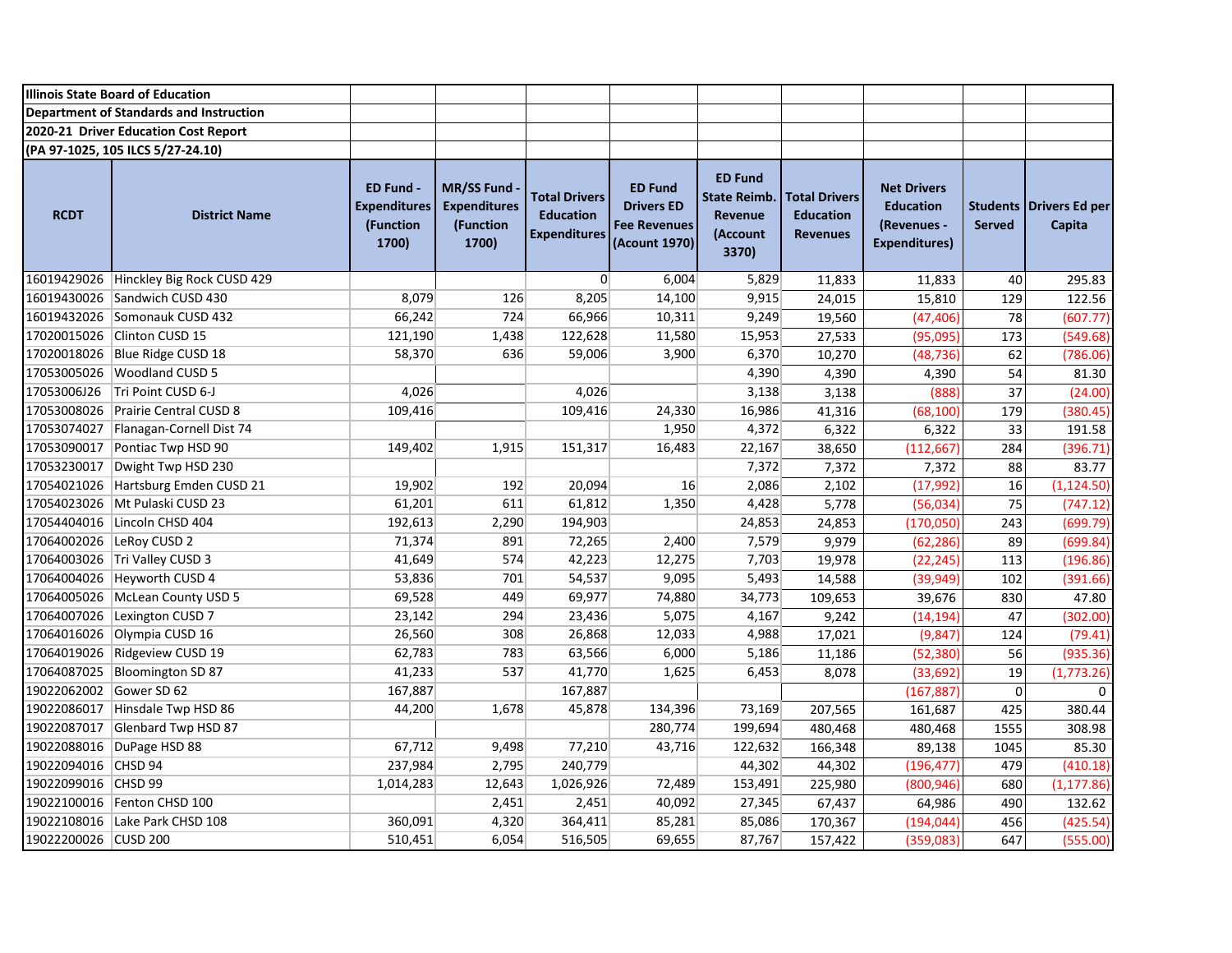|                           | <b>Illinois State Board of Education</b>   |                                                        |                                                                |                                                                 |                                                                             |                                                                              |                                                             |                                                                               |                                  |                                 |
|---------------------------|--------------------------------------------|--------------------------------------------------------|----------------------------------------------------------------|-----------------------------------------------------------------|-----------------------------------------------------------------------------|------------------------------------------------------------------------------|-------------------------------------------------------------|-------------------------------------------------------------------------------|----------------------------------|---------------------------------|
|                           | Department of Standards and Instruction    |                                                        |                                                                |                                                                 |                                                                             |                                                                              |                                                             |                                                                               |                                  |                                 |
|                           | 2020-21 Driver Education Cost Report       |                                                        |                                                                |                                                                 |                                                                             |                                                                              |                                                             |                                                                               |                                  |                                 |
|                           | (PA 97-1025, 105 ILCS 5/27-24.10)          |                                                        |                                                                |                                                                 |                                                                             |                                                                              |                                                             |                                                                               |                                  |                                 |
| <b>RCDT</b>               | <b>District Name</b>                       | ED Fund -<br><b>Expenditures</b><br>(Function<br>1700) | <b>MR/SS Fund</b><br><b>Expenditures</b><br>(Function<br>1700) | <b>Total Drivers</b><br><b>Education</b><br><b>Expenditures</b> | <b>ED Fund</b><br><b>Drivers ED</b><br><b>Fee Revenues</b><br>(Acount 1970) | <b>ED Fund</b><br><b>State Reimb.</b><br><b>Revenue</b><br>(Account<br>3370) | <b>Total Drivers</b><br><b>Education</b><br><b>Revenues</b> | <b>Net Drivers</b><br><b>Education</b><br>(Revenues -<br><b>Expenditures)</b> | <b>Students</b><br><b>Served</b> | <b>Drivers Ed per</b><br>Capita |
| 19022201026 CUSD 201      |                                            | 129,781                                                | 2,634                                                          | 132,415                                                         | 12,766                                                                      | 16,024                                                                       | 28,790                                                      | (103, 625)                                                                    | 61                               | (1,698.77)                      |
|                           | 19022202026 Lisle CUSD 202                 | 115,712                                                | 1,254                                                          | 116,966                                                         | 24,119                                                                      | 10,330                                                                       | 34,449                                                      | (82, 517)                                                                     | 149                              | (553.81)                        |
|                           | 19022203026 Naperville CUSD 203            |                                                        |                                                                |                                                                 |                                                                             | 111,229                                                                      | 111,229                                                     | 111,229                                                                       | 636                              | 174.89                          |
|                           | 19022204026   Indian Prairie CUSD 204      | 1,380,869                                              | 16,685                                                         | 1,397,554                                                       | 3,071                                                                       | 130,311                                                                      | 133,382                                                     | (1, 264, 172)                                                                 | 1038                             | (1, 217.89)                     |
|                           | 19022205026 Elmhurst SD 205                | 144,680                                                | 1,733                                                          | 146,413                                                         | 73,479                                                                      | 77,134                                                                       | 150,613                                                     | 4,200                                                                         | 372                              | 11.29                           |
|                           | 20024001026 Edwards County CUSD 1          | 65,436                                                 | 760                                                            | 66,196                                                          | 1,800                                                                       | 10,119                                                                       | 11,919                                                      | (54, 277)                                                                     | 109                              | (497.95)                        |
|                           | 20030007026 Gallatin CUSD 7                | 29,410                                                 | 381                                                            | 29,791                                                          | 1,281                                                                       | 6,631                                                                        | 7,912                                                       | (21, 879)                                                                     | 58                               | (377.22)                        |
|                           | 20033010026 Hamilton Co CUSD 10            |                                                        |                                                                | $\overline{0}$                                                  | 8,467                                                                       | 10,876                                                                       | 19,343                                                      | 19,343                                                                        | 146                              | 132.49                          |
|                           | 20083002026 Carrier Mills-Stonefort CUSD 2 | 82,189                                                 | 875                                                            | 83,064                                                          |                                                                             | 3,794                                                                        | 3,794                                                       | (79, 270)                                                                     | 34                               | (2, 331.47)                     |
|                           | 20093348026 Wabash CUSD 348                |                                                        |                                                                |                                                                 |                                                                             | 19,408                                                                       | 19,408                                                      | 19,408                                                                        | 229                              | 84.75                           |
|                           | 20096100026 Wayne City CUSD 100            | 17,867                                                 | 238                                                            | 18,105                                                          |                                                                             | 4,614                                                                        | 4,614                                                       | (13, 491)                                                                     | 72                               | (187.38)                        |
|                           | 20096200026 North Wayne CUSD 200           | 22,176                                                 | 272                                                            | 22,448                                                          | 1,220                                                                       | 3,702                                                                        | 4,922                                                       | (17, 526)                                                                     | 44                               | (398.32)                        |
|                           | 20096225016 Fairfield Comm H S Dist 225    |                                                        |                                                                |                                                                 |                                                                             | 11,724                                                                       | 11,724                                                      | 11,724                                                                        | 151                              | 77.64                           |
|                           | 20097001026 Grayville CUSD 1               | 4,102                                                  | 54                                                             | 4,156                                                           | 797                                                                         | 1,309                                                                        | 2,106                                                       | (2,050)                                                                       | 5                                | (410.00)                        |
| 20097003026               | Norris City-Omaha-Enfield CUSD 3           |                                                        |                                                                |                                                                 |                                                                             | 5,258                                                                        | 5,258                                                       | 5,258                                                                         | 72                               | 73.03                           |
|                           | 20097005026 Carmi-White County CUSD 5      | 95,377                                                 | 1,291                                                          | 96,668                                                          | 3,255                                                                       | 10,954                                                                       | 14,209                                                      | (82, 459)                                                                     | 146                              | (564.79)                        |
| 21028099026               | Christopher USD 99                         | 492                                                    |                                                                | 492                                                             |                                                                             | 6,352                                                                        | 6,352                                                       | 5,860                                                                         | 87                               | 67.36                           |
|                           | 21028103013 Benton Cons HSD 103            | 121,519                                                | 1,209                                                          | 122,728                                                         | 6,220                                                                       | 15,971                                                                       | 22,191                                                      | (100, 537)                                                                    | 247                              | (407.03)                        |
|                           | 21028168026 Frankfort CUSD 168             | 195,675                                                | 2,072                                                          | 197,747                                                         | 900                                                                         | 15,017                                                                       | 15,917                                                      | (181, 830)                                                                    | 161                              | (1, 129.38)                     |
|                           | 21028174026 Thompsonville CUSD 174         | 55,327                                                 | 212                                                            | 55,539                                                          | 1,405                                                                       | 3,481                                                                        | 4,886                                                       | (50, 653)                                                                     | 37                               | (1,369.00)                      |
|                           | 21028188026 Zeigler-Royalton CUSD 188      | 3,200                                                  |                                                                | 3,200                                                           |                                                                             | 7,155                                                                        | 7,155                                                       | 3,955                                                                         | 30                               | 131.83                          |
|                           | 21028196026 Sesser-Valier CUSD 196         | 72,015                                                 | 680                                                            | 72,695                                                          | 725                                                                         | 5,391                                                                        | 6,116                                                       | (66, 579)                                                                     | 90                               | (739.77)                        |
| 21044001026               | Goreville CUD 1                            | 70,492                                                 | 916                                                            | 71,408                                                          |                                                                             | 4,152                                                                        | 4,152                                                       | (67, 256)                                                                     | 80                               | (840.70)                        |
|                           | 21044133017 Vienna HSD 133                 | 84,336                                                 | 357                                                            | 84,693                                                          | 6,355                                                                       | 11,750                                                                       | 18,105                                                      | (66, 588)                                                                     | 144                              | (462.42)                        |
| 21061001026 Massac UD 1   |                                            |                                                        |                                                                |                                                                 |                                                                             | 18,653                                                                       | 18,653                                                      | 18,653                                                                        | 277                              | 67.34                           |
|                           | 21061038026 Joppa-Maple Grove UD 38        | 1,046                                                  | 8 <sup>°</sup>                                                 | 1,054                                                           | 250                                                                         | 2,473                                                                        | 2,723                                                       | 1,669                                                                         | 27                               | 61.81                           |
|                           | 21100001026 Johnston City CUSD 1           | 103,464                                                | 1,036                                                          | 104,500                                                         | 7,980                                                                       | 9,969                                                                        | 17,949                                                      | (86, 551)                                                                     | 99                               | (874.25)                        |
|                           | 21100002026 Marion CUSD 2                  |                                                        |                                                                |                                                                 | 9,848                                                                       | 22,401                                                                       | 32,249                                                      | 32,249                                                                        | 251                              | 128.48                          |
|                           | 21100003026 Crab Orchard CUSD 3            | 22,900                                                 |                                                                | 22,900                                                          | 2,250                                                                       | 5,443                                                                        | 7,693                                                       | (15, 207)                                                                     | 52                               | (292.44)                        |
| 21100004026 Herrin CUSD 4 |                                            |                                                        |                                                                |                                                                 | 24,992                                                                      | 24,442                                                                       | 49,434                                                      | 49,434                                                                        | 205                              | 241.14                          |
|                           | 21100005026 Carterville CUSD 5             | 160,444                                                | 1,659                                                          | 162,103                                                         | 8,009                                                                       | 20,745                                                                       | 28,754                                                      | (133, 349)                                                                    | 298                              | (447.48)                        |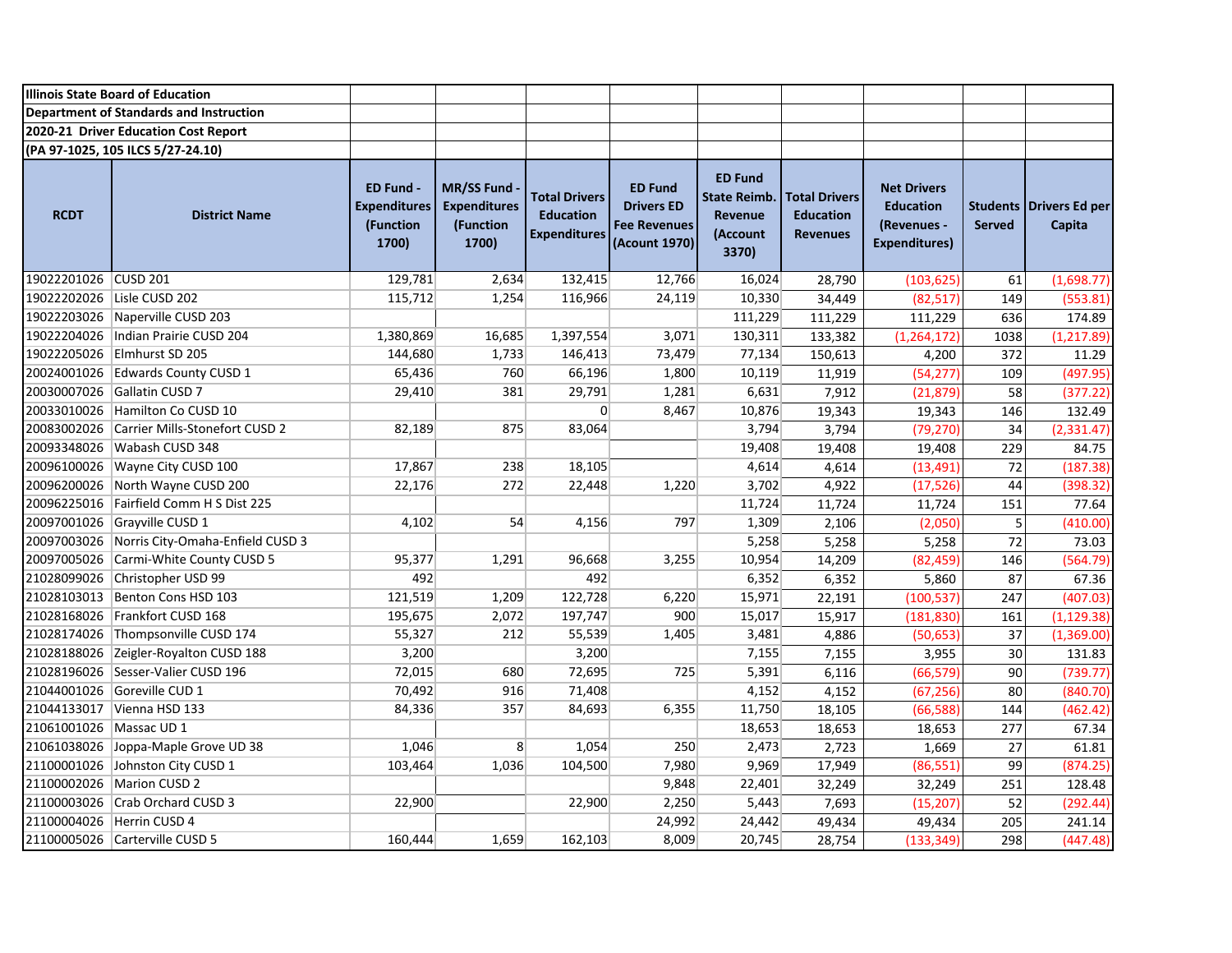|                          | <b>Illinois State Board of Education</b>   |                                                               |                                                                |                                                                 |                                                                             |                                                                       |                                                             |                                                                               |                                  |                          |
|--------------------------|--------------------------------------------|---------------------------------------------------------------|----------------------------------------------------------------|-----------------------------------------------------------------|-----------------------------------------------------------------------------|-----------------------------------------------------------------------|-------------------------------------------------------------|-------------------------------------------------------------------------------|----------------------------------|--------------------------|
|                          | Department of Standards and Instruction    |                                                               |                                                                |                                                                 |                                                                             |                                                                       |                                                             |                                                                               |                                  |                          |
|                          | 2020-21 Driver Education Cost Report       |                                                               |                                                                |                                                                 |                                                                             |                                                                       |                                                             |                                                                               |                                  |                          |
|                          | (PA 97-1025, 105 ILCS 5/27-24.10)          |                                                               |                                                                |                                                                 |                                                                             |                                                                       |                                                             |                                                                               |                                  |                          |
| <b>RCDT</b>              | <b>District Name</b>                       | <b>ED Fund -</b><br><b>Expenditures</b><br>(Function<br>1700) | <b>MR/SS Fund</b><br><b>Expenditures</b><br>(Function<br>1700) | <b>Total Drivers</b><br><b>Education</b><br><b>Expenditures</b> | <b>ED Fund</b><br><b>Drivers ED</b><br><b>Fee Revenues</b><br>(Acount 1970) | <b>ED Fund</b><br><b>State Reimb.</b><br>Revenue<br>(Account<br>3370) | <b>Total Drivers</b><br><b>Education</b><br><b>Revenues</b> | <b>Net Drivers</b><br><b>Education</b><br>(Revenues -<br><b>Expenditures)</b> | <b>Students</b><br><b>Served</b> | Drivers Ed per<br>Capita |
|                          | 24032001026 Coal City CUSD 1               |                                                               |                                                                |                                                                 | 20,762                                                                      | 20,560                                                                | 41,322                                                      | 41,322                                                                        | 208                              | 198.66                   |
| 24032073017              | Gardner S Wilmington Twp HSD 73            | 81,427                                                        | 890                                                            | 82,317                                                          | 2,491                                                                       | 7,647                                                                 | 10,138                                                      | (72, 179)                                                                     | 51                               | (1, 415.27)              |
|                          | 24032101016 Morris CHSD 101                |                                                               |                                                                |                                                                 | 23,600                                                                      | 23,390                                                                | 46,990                                                      | 46,990                                                                        | 391                              | 120.18                   |
|                          | 24032111016 Minooka CHSD 111               | 658,774                                                       | 6,175                                                          | 664,949                                                         | 66,200                                                                      | 63,633                                                                | 129,833                                                     | (535, 116)                                                                    | 456                              | (1, 173.50)              |
|                          | 24047018016 Newark CHSD 18                 | 44,991                                                        | 443                                                            | 45,434                                                          | 3,900                                                                       | 5,528                                                                 | 9,428                                                       | (36,006)                                                                      | 30                               | (1, 200.20)              |
|                          | 24047088026 Plano CUSD 88                  | 131,009                                                       | 1,705                                                          | 132,714                                                         | 21,933                                                                      | 10,206                                                                | 32,139                                                      | (100, 575)                                                                    | 220                              | (457.16)                 |
|                          | 24047115026 Yorkville CUSD 115             | 19,883                                                        |                                                                | 19,883                                                          |                                                                             | 39,606                                                                | 39,606                                                      | 19,723                                                                        | 327                              | 60.31                    |
| 24047308026 CUSD 308     |                                            | 742,764                                                       | 8,291                                                          | 751,055                                                         | 198,806                                                                     | 162,830                                                               | 361,636                                                     | (389, 419)                                                                    | 1019                             | (382.16)                 |
|                          | 26029001026 Astoria CUSD 1                 | 449                                                           |                                                                | 449                                                             | 750                                                                         | 2,832                                                                 | 3,582                                                       | 3,133                                                                         | 45                               | 69.62                    |
| 26029002026 V I T CUSD 2 |                                            |                                                               |                                                                |                                                                 |                                                                             | 3,590                                                                 | 3,590                                                       | 3,590                                                                         | 32                               | 112.19                   |
|                          | 26029003026 CUSD 3 Fulton County           | 21,523                                                        |                                                                | 21,523                                                          |                                                                             | 4,170                                                                 | 4,170                                                       | (17, 353)                                                                     | 69                               | (251.49)                 |
|                          | 26029004026 Spoon River Valley CUSD 4      | 39,808                                                        | 155                                                            | 39,963                                                          | 500                                                                         | 3,361                                                                 | 3,861                                                       | (36, 102)                                                                     | 30                               | (1, 203.40)              |
| 26029066025              | Canton Union SD 66                         | 79,180                                                        | 801                                                            | 79,981                                                          | 8,383                                                                       | 19,185                                                                | 27,568                                                      | (52, 413)                                                                     | 292                              | (179.50)                 |
|                          | 26029097026 Lewistown CUSD 97              | 39,138                                                        | 86                                                             | 39,224                                                          | 3,540                                                                       | 4,375                                                                 | 7,915                                                       | (31, 309)                                                                     | 78                               | (401.40)                 |
|                          | 26034307016   Illini West H S Dist 307     | 74,343                                                        | 761                                                            | 75,104                                                          | 4,400                                                                       | 10,002                                                                | 14,402                                                      | (60, 702)                                                                     | 129                              | (470.56)                 |
|                          | 26034316026 Warsaw CUSD 316                | 96,447                                                        | 1,140                                                          | 97,587                                                          | 5,070                                                                       | 5,812                                                                 | 10,882                                                      | (86, 705)                                                                     | 103                              | (841.80)                 |
|                          | 26034328024 Hamilton CCSD 328              | 46,754                                                        | 559                                                            | 47,313                                                          |                                                                             | 5,009                                                                 | 5,009                                                       | (42, 304)                                                                     | 53                               | (798.19)                 |
|                          | 26034337026 Southeastern CUSD 337          | 13,217                                                        | 177                                                            | 13,394                                                          | 893                                                                         | 4,608                                                                 | 5,501                                                       | (7, 893)                                                                      | 68                               | (116.07)                 |
|                          | 26062103026 West Prairie CUSD 103          | 2,742                                                         | 32                                                             | 2,774                                                           | 1,750                                                                       | 6,291                                                                 | 8,041                                                       | 5,267                                                                         | 59                               | 89.27                    |
|                          | 26062170026 Bushnell Prairie City CUSD 170 | 20,656                                                        | 268                                                            | 20,924                                                          | 7,860                                                                       | 5,495                                                                 | 13,355                                                      | (7, 569)                                                                      | 75                               | (100.92)                 |
|                          | 26062185026 Macomb CUSD 185                | 87,302                                                        | 914                                                            | 88,216                                                          | 10,635                                                                      | 26,263                                                                | 36,898                                                      | (51, 318)                                                                     | 258                              | (198.91)                 |
|                          | 26085005026 Schuyler-Industry CUSD 5       | 40,568                                                        | 335                                                            | 40,903                                                          | 1,500                                                                       | 10,457                                                                | 11,957                                                      | (28, 946)                                                                     | 131                              | (220.96)                 |
|                          | 28006103022 DePue USD 103                  | 6,197                                                         | 82                                                             | 6,279                                                           |                                                                             | 4,741                                                                 | 4,741                                                       | (1, 538)                                                                      | 16                               | (96.13)                  |
|                          | 28006303026 La Moille CUSD 303             | 9,917                                                         | 117                                                            | 10,034                                                          | 550                                                                         | 1,918                                                                 | 2,468                                                       | (7, 566)                                                                      | 23                               | (328.96)                 |
|                          | 28006340026 Bureau Valley CUSD 340         | 55,774                                                        | 757                                                            | 56,531                                                          | 16,034                                                                      | 5,937                                                                 | 21,971                                                      | (34, 560)                                                                     | 110                              | (314.18)                 |
|                          | 28006500015 Princeton HSD 500              | 133,064                                                       | 1,550                                                          | 134,614                                                         | 367                                                                         | 16,273                                                                | 16,640                                                      | (117, 974)                                                                    | 124                              | (951.40)                 |
| 28006502017 Hall HSD 502 |                                            | 135,344                                                       | 926                                                            | 136,270                                                         | 30,826                                                                      | 15,799                                                                | 46,625                                                      | (89, 645)                                                                     | 110                              | (814.95)                 |
|                          | 28006505016 Ohio CHSD 505                  | 8,685                                                         | 114                                                            | 8,799                                                           | 3,450                                                                       | 2,072                                                                 | 5,522                                                       | (3, 277)                                                                      | 15                               | (218.47)                 |
|                          | 28037223026 Orion CUSD 223                 | 41,559                                                        | 155                                                            | 41,714                                                          | 3,825                                                                       | 11,571                                                                | 15,396                                                      | (26, 318)                                                                     | 144                              | (182.76)                 |
|                          | 28037224026 Galva CUSD 224                 | 27,183                                                        | 382                                                            | 27,565                                                          | 1,803                                                                       | 3,944                                                                 | 5,747                                                       | (21, 818)                                                                     | 42                               | (519.48)                 |
|                          | 28037225026 AlWood CUSD 225                | 36,249                                                        | 429                                                            | 36,678                                                          | 2,175                                                                       | 3,019                                                                 | 5,194                                                       | (31, 484)                                                                     | 49                               | (642.53)                 |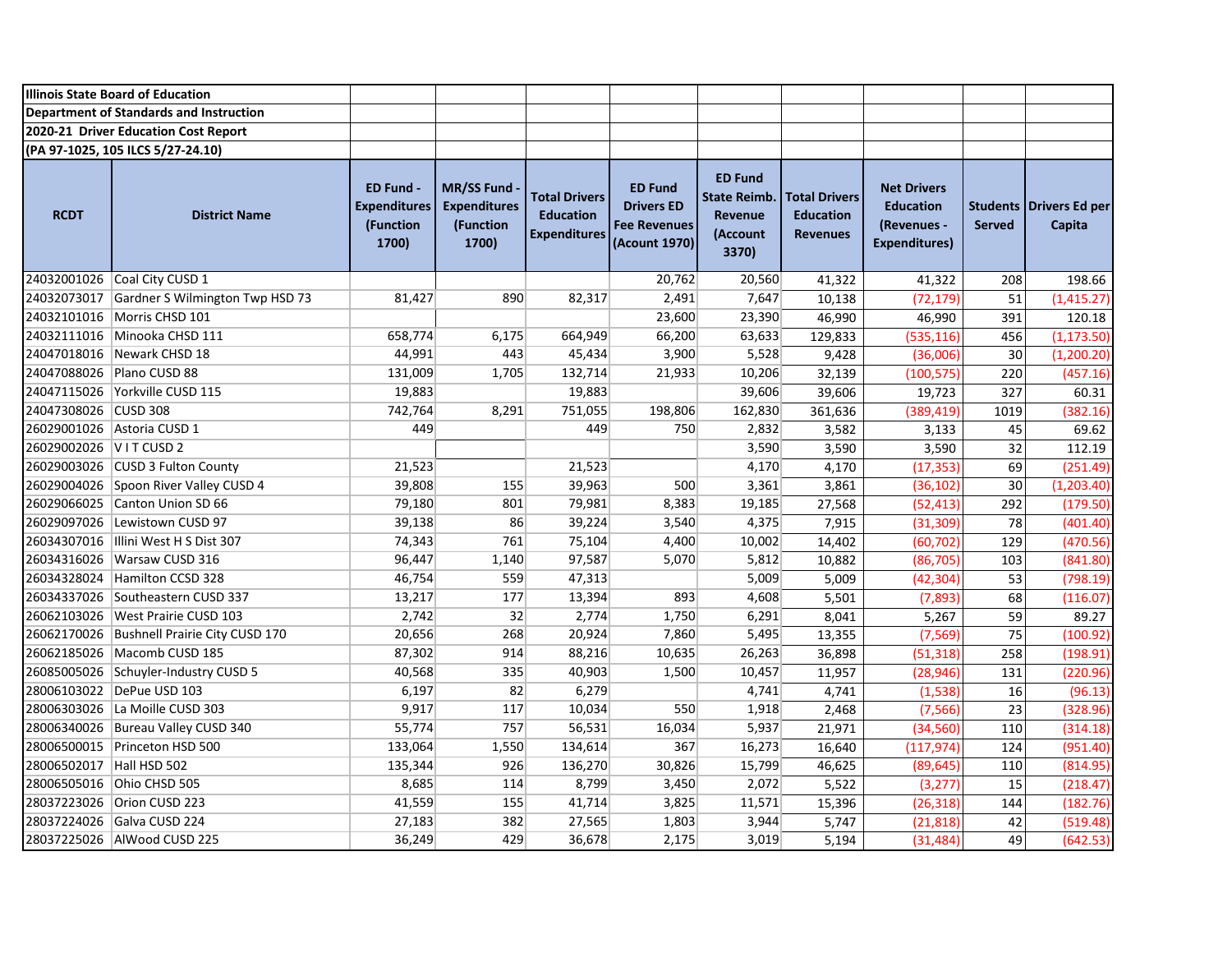|                         | <b>Illinois State Board of Education</b> |                                                        |                                                                |                                                                 |                                                                             |                                                                       |                                                             |                                                                               |               |                                   |
|-------------------------|------------------------------------------|--------------------------------------------------------|----------------------------------------------------------------|-----------------------------------------------------------------|-----------------------------------------------------------------------------|-----------------------------------------------------------------------|-------------------------------------------------------------|-------------------------------------------------------------------------------|---------------|-----------------------------------|
|                         | Department of Standards and Instruction  |                                                        |                                                                |                                                                 |                                                                             |                                                                       |                                                             |                                                                               |               |                                   |
|                         | 2020-21 Driver Education Cost Report     |                                                        |                                                                |                                                                 |                                                                             |                                                                       |                                                             |                                                                               |               |                                   |
|                         | (PA 97-1025, 105 ILCS 5/27-24.10)        |                                                        |                                                                |                                                                 |                                                                             |                                                                       |                                                             |                                                                               |               |                                   |
| <b>RCDT</b>             | <b>District Name</b>                     | ED Fund -<br><b>Expenditures</b><br>(Function<br>1700) | <b>MR/SS Fund</b><br><b>Expenditures</b><br>(Function<br>1700) | <b>Total Drivers</b><br><b>Education</b><br><b>Expenditures</b> | <b>ED Fund</b><br><b>Drivers ED</b><br><b>Fee Revenues</b><br>(Acount 1970) | <b>ED Fund</b><br><b>State Reimb.</b><br>Revenue<br>(Account<br>3370) | <b>Total Drivers</b><br><b>Education</b><br><b>Revenues</b> | <b>Net Drivers</b><br><b>Education</b><br>(Revenues -<br><b>Expenditures)</b> | <b>Served</b> | Students Drivers Ed per<br>Capita |
|                         | 28037226026 Annawan CUSD 226             | 13,155                                                 |                                                                | 13,155                                                          | 1,500                                                                       | 3,963                                                                 | 5,463                                                       | (7,692)                                                                       | 33            | (233.09)                          |
|                         | 28037227026 Cambridge CUSD 227           | 18,402                                                 | 7                                                              | 18,409                                                          | 1,150                                                                       | 3,794                                                                 | 4,944                                                       | (13, 465)                                                                     | 29            | (464.31)                          |
|                         | 28037228026 Geneseo CUSD 228             | 92,833                                                 | 999                                                            | 93,832                                                          | 26,259                                                                      | 26,587                                                                | 52,846                                                      | (40, 986)                                                                     | 414           | (99.00)                           |
|                         | 28037229026 Kewanee CUSD 229             | 116,407                                                | 1,513                                                          | 117,920                                                         |                                                                             | 13,361                                                                | 13,361                                                      | (104, 559)                                                                    | 238           | (439.32)                          |
|                         | 28037230026 Wethersfield CUSD 230        | 22,770                                                 | 325                                                            | 23,095                                                          | 3,508                                                                       | 4,600                                                                 | 8,108                                                       | (14, 987)                                                                     | 47            | (318.87)                          |
|                         | 28088100026 Stark County CUSD 100        | 25,304                                                 | 316                                                            | 25,620                                                          |                                                                             | 7,600                                                                 | 7,600                                                       | (18,020)                                                                      | 111           | (162.34)                          |
| 30002001022 Cairo USD 1 |                                          | 30,641                                                 | 529                                                            | 31,170                                                          |                                                                             | 3,864                                                                 | 3,864                                                       | (27, 306)                                                                     | 28            | (975.21)                          |
|                         | 30002005026 Egyptian CUSD 5              |                                                        |                                                                |                                                                 |                                                                             | 4,312                                                                 | 4,312                                                       | 4,312                                                                         | 52            | 82.92                             |
|                         | 30039165016 Carbondale CHSD 165          | 217,035                                                | 2,301                                                          | 219,336                                                         | 6,782                                                                       | 27,225                                                                | 34,007                                                      | (185, 329)                                                                    | 308           | (601.72)                          |
|                         | 30039176026 Trico CUSD 176               |                                                        |                                                                |                                                                 | 2,650                                                                       | 8,927                                                                 | 11,577                                                      | 11,577                                                                        | 94            | 123.16                            |
|                         | 30039186026 Murphysboro CUSD 186         |                                                        |                                                                |                                                                 | 5,355                                                                       | 15,896                                                                | 21,251                                                      | 21,251                                                                        | 263           | 80.80                             |
|                         | 30039196026 Elverado CUSD 196            | 12,436                                                 | 122                                                            | 12,558                                                          |                                                                             | 3,888                                                                 | 3,888                                                       | (8,670)                                                                       | 40            | (216.75)                          |
|                         | 30073101016 Pinckneyville CHSD 101       | 64,832                                                 | 658                                                            | 65,490                                                          | 3,556                                                                       | 13,220                                                                | 16,776                                                      | (48, 714)                                                                     | 201           | (242.36)                          |
|                         | 30073300026   Du Quoin CUSD 300          | 83,172                                                 | 941                                                            | 84,113                                                          | 6,300                                                                       | 14,832                                                                | 21,132                                                      | (62, 981)                                                                     | 189           | (333.23)                          |
|                         | 30077100026 Century CUSD 100             | 16,492                                                 | 194                                                            | 16,686                                                          |                                                                             | 4,459                                                                 | 4,459                                                       | (12, 227)                                                                     | 46            | (265.80)                          |
|                         | 30077101026 Meridian CUSD 101            |                                                        |                                                                |                                                                 |                                                                             | 3,902                                                                 | 3,902                                                       | 3,902                                                                         | 58            | 67.28                             |
|                         | 30091017022 Cobden SUD 17                | 20,445                                                 | 187                                                            | 20,632                                                          |                                                                             | 5,912                                                                 | 5,912                                                       | (14, 720)                                                                     | 52            | (283.08)                          |
|                         | 30091066022 Dongola USD 66               |                                                        |                                                                |                                                                 |                                                                             | 2,415                                                                 | 2,415                                                       | 2,415                                                                         | 34            | 71.03                             |
| 31045046022 SD U-46     |                                          | 692,706                                                | 7,849                                                          | 700,555                                                         | 4,831                                                                       | 200,314                                                               | 205,145                                                     | (495, 410)                                                                    | 1030          | (480.98)                          |
|                         | 31045101022 Batavia USD 101              | 217,138                                                | 2,065                                                          | 219,203                                                         | 40,371                                                                      | 37,509                                                                | 77,880                                                      | (141, 323)                                                                    | 290           | (487.32)                          |
|                         | 31045129022 Aurora West USD 129          | 480,510                                                | 5,467                                                          | 485,977                                                         |                                                                             | 127,700                                                               | 127,700                                                     | (358, 277)                                                                    | 570           | (628.56)                          |
|                         | 31045131022 Aurora East USD 131          | 397,347                                                | 4,628                                                          | 401,975                                                         |                                                                             | 97,737                                                                | 97,737                                                      | (304, 238)                                                                    | 821           | (370.57)                          |
| 31045300026 CUSD 300    |                                          | 394,094                                                | 4,277                                                          | 398,371                                                         |                                                                             | 78,795                                                                | 78,795                                                      | (319, 576)                                                                    | 782           | (408.66)                          |
|                         | 31045301026 Central CUSD 301             | 83,762                                                 | 894                                                            | 84,656                                                          | 17,428                                                                      | 34,942                                                                | 52,370                                                      | (32, 286)                                                                     | 270           | (119.58)                          |
|                         | 31045302026 Kaneland CUSD 302            | 265,722                                                | 3,354                                                          | 269,076                                                         | 62,105                                                                      | 36,495                                                                | 98,600                                                      | (170, 476)                                                                    | 366           | (465.78)                          |
|                         | 31045303026 St Charles CUSD 303          | 367,382                                                | 4,216                                                          | 371,598                                                         |                                                                             | 147,845                                                               | 147,845                                                     | (223, 753)                                                                    | 1021          | (219.15)                          |
|                         | 31045304026 Geneva CUSD 304              |                                                        |                                                                |                                                                 |                                                                             | 12,703                                                                | 12,703                                                      | 12,703                                                                        | 47            | 270.28                            |
|                         | 32038003026 Donovan CUSD 3               | 17,127                                                 | 166                                                            | 17,293                                                          | 1,125                                                                       | 1,896                                                                 | 3,021                                                       | (14, 272)                                                                     | 34            | (419.76)                          |
|                         | 32038004026 Central CUSD 4               | 27,854                                                 | 183                                                            | 28,037                                                          | 8,025                                                                       | 9,464                                                                 | 17,489                                                      | (10, 548)                                                                     | 137           | (76.99)                           |
|                         | 32038006026 Cissna Park CUSD 6           | 4,031                                                  |                                                                | 4,031                                                           |                                                                             | 2,703                                                                 | 2,703                                                       | (1, 328)                                                                      | 47            | (28.26)                           |
|                         | 32038009026   Iroquois County CUSD 9     | 84,559                                                 | 993                                                            | 85,552                                                          | 8,000                                                                       | 7,881                                                                 | 15,881                                                      | (69, 671)                                                                     | 70            | (995.30)                          |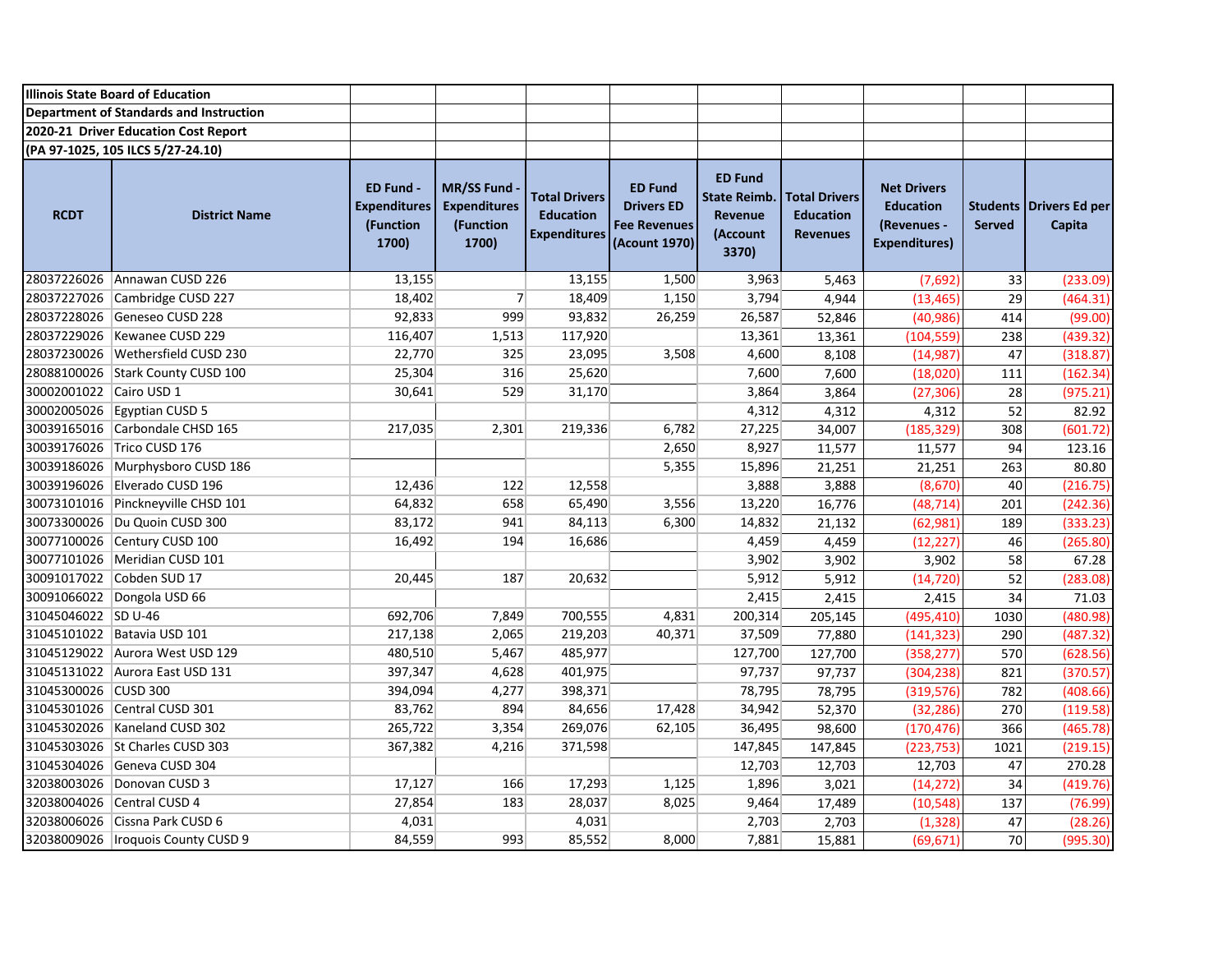|                         | <b>Illinois State Board of Education</b>        |                                                        |                                                                |                                                                 |                                                                             |                                                                              |                                                             |                                                                               |                           |                          |
|-------------------------|-------------------------------------------------|--------------------------------------------------------|----------------------------------------------------------------|-----------------------------------------------------------------|-----------------------------------------------------------------------------|------------------------------------------------------------------------------|-------------------------------------------------------------|-------------------------------------------------------------------------------|---------------------------|--------------------------|
|                         | Department of Standards and Instruction         |                                                        |                                                                |                                                                 |                                                                             |                                                                              |                                                             |                                                                               |                           |                          |
|                         | 2020-21 Driver Education Cost Report            |                                                        |                                                                |                                                                 |                                                                             |                                                                              |                                                             |                                                                               |                           |                          |
|                         | (PA 97-1025, 105 ILCS 5/27-24.10)               |                                                        |                                                                |                                                                 |                                                                             |                                                                              |                                                             |                                                                               |                           |                          |
| <b>RCDT</b>             | <b>District Name</b>                            | ED Fund -<br><b>Expenditures</b><br>(Function<br>1700) | <b>MR/SS Fund</b><br><b>Expenditures</b><br>(Function<br>1700) | <b>Total Drivers</b><br><b>Education</b><br><b>Expenditures</b> | <b>ED Fund</b><br><b>Drivers ED</b><br><b>Fee Revenues</b><br>(Acount 1970) | <b>ED Fund</b><br><b>State Reimb.</b><br><b>Revenue</b><br>(Account<br>3370) | <b>Total Drivers</b><br><b>Education</b><br><b>Revenues</b> | <b>Net Drivers</b><br><b>Education</b><br>(Revenues -<br><b>Expenditures)</b> | <b>Students</b><br>Served | Drivers Ed per<br>Capita |
|                         | 32038010026   Iroquois West CUSD 10             | 6,508                                                  |                                                                | 6,508                                                           | 8,989                                                                       | 9,136                                                                        | 18,125                                                      | 11,617                                                                        | 166                       | 69.98                    |
| 32038124026             | Milford Area Public Schools District 124        | 11,830                                                 | 142                                                            | 11,972                                                          |                                                                             | 5,313                                                                        | 5,313                                                       | (6, 659)                                                                      | 67                        | (99.39)                  |
|                         | 32046001026 Momence CUSD 1                      | 30,730                                                 | 439                                                            | 31,169                                                          | 19,358                                                                      | 9,752                                                                        | 29,110                                                      | (2,059)                                                                       | 58                        | (35.50)                  |
|                         | 32046002026 Herscher CUSD 2                     | 69,661                                                 | 871                                                            | 70,532                                                          | 16,547                                                                      | 16,286                                                                       | 32,833                                                      | (37, 699)                                                                     | 177                       | (212.99)                 |
|                         | 32046005026 Manteno CUSD 5                      | 89,076                                                 | 885                                                            | 89,961                                                          |                                                                             | 18,431                                                                       | 18,431                                                      | (71, 530)                                                                     | 148                       | (483.31)                 |
|                         | 32046006026 Grant Park CUSD 6                   | 37,908                                                 | 511                                                            | 38,419                                                          | 6,245                                                                       | 2,012                                                                        | 8,257                                                       | (30, 162)                                                                     | 25                        | (1, 206.48)              |
|                         | 32046111025 Kankakee SD 111                     | 201,775                                                | 1,900                                                          | 203,675                                                         | 12,361                                                                      | 35,182                                                                       | 47,543                                                      | (156,132)                                                                     | 377                       | (414.14)                 |
|                         | 32046302016 St Anne CHSD 302                    | 48,744                                                 | 587                                                            | 49,331                                                          | 1,800                                                                       | 6,188                                                                        | 7,988                                                       | (41, 343)                                                                     | 61                        | (677.75)                 |
|                         | 32046307016 Bradley Bourbonnais CHSD 307        | 178,253                                                |                                                                | 178,253                                                         | 47,185                                                                      | 39,808                                                                       | 86,993                                                      | (91, 260)                                                                     | 569                       | (160.39)                 |
|                         | 33036235026   West Central CUSD 235             | 8,897                                                  | 101                                                            | 8,998                                                           | 5,083                                                                       | 7,187                                                                        | 12,270                                                      | 3,272                                                                         | 84                        | 38.95                    |
|                         | 33048202026 Knoxville CUSD 202                  | 72,428                                                 |                                                                | 72,428                                                          | 3,500                                                                       | 9,978                                                                        | 13,478                                                      | (58, 950)                                                                     | 136                       | (433.46)                 |
|                         | 33048205026 Galesburg CUSD 205                  | 178,237                                                | 2,139                                                          | 180,376                                                         | 37,045                                                                      | 42,151                                                                       | 79,196                                                      | (101, 180)                                                                    | 211                       | (479.53)                 |
|                         | 33048208026 R O W V A CUSD 208                  | 62,633                                                 | 817                                                            | 63,450                                                          | 2,505                                                                       | 6,324                                                                        | 8,829                                                       | (54, 621)                                                                     | 62                        | (880.98)                 |
|                         | 33048210026 Williamsfield CUSD 210              | 34,759                                                 | 438                                                            | 35,197                                                          |                                                                             | 2,832                                                                        | 2,832                                                       | (32, 365)                                                                     | 26                        | (1, 244.81)              |
|                         | 33066404026   Mercer County School District 404 | 115,200                                                | 1,264                                                          | 116,464                                                         | 6,000                                                                       | 11,265                                                                       | 17,265                                                      | (99, 199)                                                                     | 115                       | (862.60)                 |
|                         | 33094238026 Monmouth-Roseville CUSD 238         | 51,717                                                 | 652                                                            | 52,369                                                          | 3,350                                                                       | 22,908                                                                       | 26,258                                                      | (26, 111)                                                                     | 166                       | (157.30)                 |
|                         | 33094304026 United CUSD 304                     | 65,708                                                 | 836                                                            | 66,544                                                          | 5,570                                                                       | 6,875                                                                        | 12,445                                                      | (54,099)                                                                      | 61                        | (886.87)                 |
|                         | 34049060026 Waukegan CUSD 60                    | 159,981                                                | 1,807                                                          | 161,788                                                         |                                                                             | 52,485                                                                       | 52,485                                                      | (109, 303)                                                                    | 220                       | (496.83)                 |
|                         | 34049095026 Lake Zurich CUSD 95                 | 322,578                                                | 4,176                                                          | 326,754                                                         | 24,750                                                                      | 28,233                                                                       | 52,983                                                      | (273, 771)                                                                    | 223                       | (1, 227.67)              |
| 34049113017 Twp HSD 113 |                                                 | 476,903                                                | 7,060                                                          | 483,963                                                         | 21,463                                                                      | 50,353                                                                       | 71,816                                                      | (412, 147)                                                                    | 185                       | (2, 227.82)              |
|                         | 34049115016 Lake Forest CHSD 115                |                                                        |                                                                |                                                                 |                                                                             | 27,715                                                                       | 27,715                                                      | 27,715                                                                        | 222                       | 124.84                   |
|                         | 34049116026 Round Lake CUSD 116                 | 27,044                                                 | 710                                                            | 27,754                                                          | 21,450                                                                      | 46,654                                                                       | 68,104                                                      | 40,350                                                                        | 645                       | 62.56                    |
| 34049117016 CHSD 117    |                                                 | 389,022                                                | 4,488                                                          | 393,510                                                         | 60,812                                                                      | 35,252                                                                       | 96,064                                                      | (297, 446)                                                                    | 374                       | (795.31)                 |
|                         | 34049118026 Wauconda CUSD 118                   |                                                        |                                                                |                                                                 |                                                                             | 23,253                                                                       | 23,253                                                      | 23,253                                                                        | 232                       | 100.23                   |
|                         | 34049120013 Mundelein Cons HSD 120              |                                                        |                                                                |                                                                 |                                                                             | 31,949                                                                       | 31,949                                                      | 31,949                                                                        | 221                       | 144.57                   |
|                         | 34049121017 Warren Twp HSD 121                  | 27,295                                                 | 305                                                            | 27,600                                                          | 2,500                                                                       | 6,264                                                                        | 8,764                                                       | (18, 836)                                                                     | 34                        | (554.00)                 |
|                         | 34049124016 Grant CHSD 124                      | 185,731                                                | 2,255                                                          | 187,986                                                         |                                                                             | 31,558                                                                       | 31,558                                                      | (156, 428)                                                                    | 376                       | (416.03)                 |
|                         | 34049125013 Adlai E Stevenson HSD 125           | 456,789                                                | 5,838                                                          | 462,627                                                         | 24,545                                                                      | 47,994                                                                       | 72,539                                                      | (390,088)                                                                     | 404                       | (965.56)                 |
|                         | 34049126017 Zion-Benton Twp HSD 126             | 493,433                                                | 6,837                                                          | 500,270                                                         | 56,230                                                                      | 75,388                                                                       | 131,618                                                     | (368, 652)                                                                    | 591                       | (623.78)                 |
|                         | 34049127016 Grayslake CHSD 127                  |                                                        |                                                                |                                                                 | 42,516                                                                      | 38,460                                                                       | 80,976                                                      | 80,976                                                                        | 414                       | 195.59                   |
| 34049128016 CHSD 128    |                                                 |                                                        |                                                                |                                                                 | 80,462                                                                      | 111,528                                                                      | 191,990                                                     | 191,990                                                                       | 384                       | 499.97                   |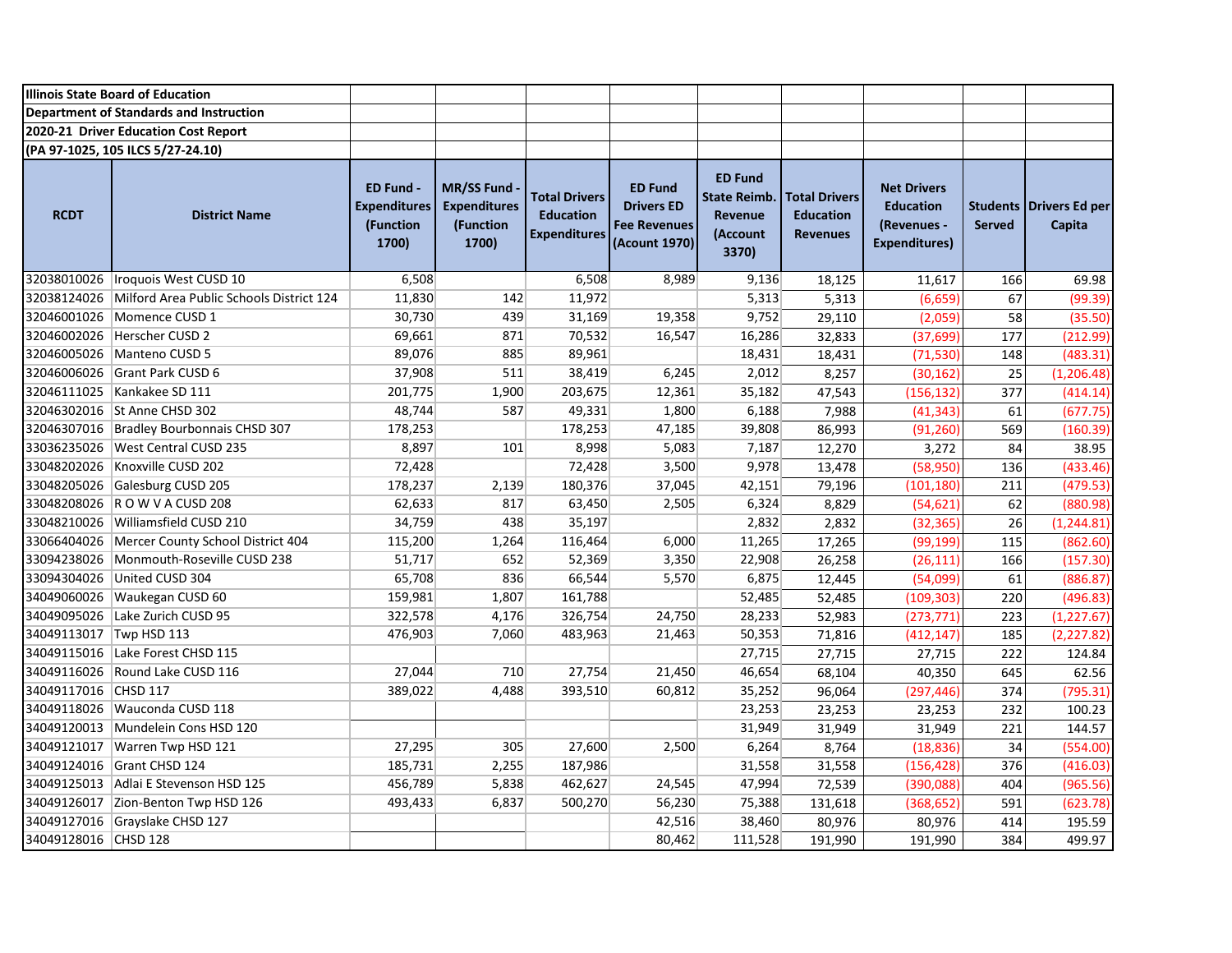|                             | <b>Illinois State Board of Education</b> |                                                        |                                                                |                                                                 |                                                                             |                                                                              |                                                             |                                                                               |                                  |                          |
|-----------------------------|------------------------------------------|--------------------------------------------------------|----------------------------------------------------------------|-----------------------------------------------------------------|-----------------------------------------------------------------------------|------------------------------------------------------------------------------|-------------------------------------------------------------|-------------------------------------------------------------------------------|----------------------------------|--------------------------|
|                             | Department of Standards and Instruction  |                                                        |                                                                |                                                                 |                                                                             |                                                                              |                                                             |                                                                               |                                  |                          |
|                             | 2020-21 Driver Education Cost Report     |                                                        |                                                                |                                                                 |                                                                             |                                                                              |                                                             |                                                                               |                                  |                          |
|                             | (PA 97-1025, 105 ILCS 5/27-24.10)        |                                                        |                                                                |                                                                 |                                                                             |                                                                              |                                                             |                                                                               |                                  |                          |
| <b>RCDT</b>                 | <b>District Name</b>                     | ED Fund -<br><b>Expenditures</b><br>(Function<br>1700) | <b>MR/SS Fund</b><br><b>Expenditures</b><br>(Function<br>1700) | <b>Total Drivers</b><br><b>Education</b><br><b>Expenditures</b> | <b>ED Fund</b><br><b>Drivers ED</b><br><b>Fee Revenues</b><br>(Acount 1970) | <b>ED Fund</b><br><b>State Reimb.</b><br><b>Revenue</b><br>(Account<br>3370) | <b>Total Drivers</b><br><b>Education</b><br><b>Revenues</b> | <b>Net Drivers</b><br><b>Education</b><br>(Revenues -<br><b>Expenditures)</b> | <b>Students</b><br><b>Served</b> | Drivers Ed per<br>Capita |
|                             | 34049187026 North Chicago SD 187         |                                                        |                                                                |                                                                 |                                                                             | 8,845                                                                        | 8,845                                                       | 8,845                                                                         | 78                               | 113.40                   |
|                             | 34049220026 Barrington CUSD 220          |                                                        |                                                                |                                                                 | 10,610                                                                      | 24,714                                                                       | 35,324                                                      | 35,324                                                                        | 160                              | 220.78                   |
| 35050001026   Leland CUSD 1 |                                          | 6,641                                                  |                                                                | 6,641                                                           | 295                                                                         | 2,180                                                                        | 2,475                                                       | (4, 166)                                                                      | $20\,$                           | (208.30)                 |
|                             | 35050002026 Serena CUSD 2                | 56,719                                                 | 704                                                            | 57,423                                                          | 2,545                                                                       | 5,547                                                                        | 8,092                                                       | (49, 331)                                                                     | 73                               | (675.77)                 |
|                             | 35050009026 Earlville CUSD 9             | 14,905                                                 | 169                                                            | 15,074                                                          |                                                                             | 2,902                                                                        | 2,902                                                       | (12, 172)                                                                     | $\overline{22}$                  | (553.27)                 |
|                             | 35050040017 Streator Twp HSD 40          | 152,793                                                | 1,842                                                          | 154,635                                                         | 22,366                                                                      | 25,462                                                                       | 47,828                                                      | (106, 807)                                                                    | 167                              | (639.56)                 |
|                             | 35050120017   La Salle-Peru Twp HSD 120  | 220,854                                                | 2,570                                                          | 223,424                                                         | 25,167                                                                      | 35,028                                                                       | 60,195                                                      | (163, 229)                                                                    | 232                              | (703.57)                 |
|                             | 35050140017 Ottawa Twp HSD 140           | 186,752                                                | 2,555                                                          | 189,307                                                         | 13,225                                                                      | 23,102                                                                       | 36,327                                                      | (152, 980)                                                                    | 217                              | (704.98)                 |
|                             | 35050160017 Seneca Twp HSD 160           | 111,343                                                | 1,208                                                          | 112,551                                                         | 4,635                                                                       | 12,935                                                                       | 17,570                                                      | (94, 981)                                                                     | 103                              | (922.15)                 |
|                             | 35050280017 Mendota Twp HSD 280          | 103,015                                                | 1,294                                                          | 104,309                                                         | 200                                                                         | 16,415                                                                       | 16,615                                                      | (87, 694)                                                                     | 117                              | (749.52)                 |
|                             | 35059005026 Henry-Senachwine CUSD 5      | 12,265                                                 | 146                                                            | 12,411                                                          |                                                                             | 5,022                                                                        | 5,022                                                       | (7, 389)                                                                      | 51                               | (144.88)                 |
|                             | 35059007026 Midland CUSD 7               | 5,308                                                  | 70                                                             | 5,378                                                           |                                                                             | 5,634                                                                        | 5,634                                                       | 256                                                                           | 91                               | 2.81                     |
|                             | 35078535026 Putnam County CUSD 535       | 32,672                                                 | 546                                                            | 33,218                                                          | 3,360                                                                       | 8,056                                                                        | 11,416                                                      | (21, 802)                                                                     | 121                              | (180.18)                 |
|                             | 39055001026 Argenta-Oreana CUSD 1        |                                                        |                                                                |                                                                 | 11,093                                                                      | 5,632                                                                        | 16,725                                                      | 16,725                                                                        | 124                              | 134.88                   |
|                             | 39055002026 Maroa Forsyth CUSD 2         | 83,422                                                 | 966                                                            | 84,388                                                          | 15,700                                                                      | 10,700                                                                       | 26,400                                                      | (57, 988)                                                                     | 121                              | (479.24)                 |
|                             | 39055003026 Mt Zion CUSD 3               | 42,151                                                 | 566                                                            | 42,717                                                          | 4,810                                                                       | 22,797                                                                       | 27,607                                                      | (15, 110)                                                                     | 304                              | (49.70)                  |
|                             | 39055009026 Sangamon Valley CUSD 9       | 47,572                                                 | 532                                                            | 48,104                                                          | 1,200                                                                       | 5,914                                                                        | 7,114                                                       | (40,990)                                                                      | 96                               | (426.98)                 |
|                             | 39055011026 Warrensburg-Latham CUSD 11   | 48,057                                                 | 646                                                            | 48,703                                                          | 11,202                                                                      | 8,867                                                                        | 20,069                                                      | (28, 634)                                                                     | 164                              | (174.60)                 |
|                             | 39055015026   Meridian CUSD 15           | 60,590                                                 | 664                                                            | 61,254                                                          | 14,123                                                                      | 8,739                                                                        | 22,862                                                      | (38, 392)                                                                     | 159                              | (241.46)                 |
| 39055061025   Decatur SD 61 |                                          | 146,191                                                | 2,081                                                          | 148,272                                                         | 13,925                                                                      | 53,806                                                                       | 67,731                                                      | (80, 541)                                                                     | 855                              | (94.20)                  |
|                             | 39074005026 Bement CUSD 5                |                                                        |                                                                |                                                                 | 2,207                                                                       | 4,032                                                                        | 6,239                                                       | 6,239                                                                         | 38                               | 164.18                   |
|                             | 39074025026   Monticello CUSD 25         | 50,883                                                 | 509                                                            | 51,392                                                          | 14,250                                                                      | 17,653                                                                       | 31,903                                                      | (19, 489)                                                                     | 187                              | (104.22)                 |
|                             | 39074057026   Deland-Weldon CUSD 57      | 21,594                                                 | 191                                                            | 21,785                                                          | 1,560                                                                       | 1,708                                                                        | 3,268                                                       | (18, 517)                                                                     | 20                               | (925.85)                 |
|                             | 39074100026 Cerro Gordo CUSD 100         | 9,558                                                  | 104                                                            | 9,662                                                           | 2,415                                                                       | 4,538                                                                        | 6,953                                                       | (2,709)                                                                       | 61                               | (44.41)                  |
|                             | 40007040026 Calhoun CUSD 40              | 16,612                                                 | 306                                                            | 16,918                                                          | 8,598                                                                       | 4,071                                                                        | 12,669                                                      | (4, 249)                                                                      | 70                               | (60.70)                  |
|                             | 40007042026   Brussels CUSD 42           | 3,640                                                  | 48                                                             | 3,688                                                           | 1,450                                                                       | 1,828                                                                        | 3,278                                                       | (410)                                                                         | 30                               | (13.67)                  |
|                             | 40031001026 Carrollton CUSD 1            | 21,929                                                 | 285                                                            | 22,214                                                          | 6,614                                                                       | 6,747                                                                        | 13,361                                                      | (8,853)                                                                       | 77                               | (114.97)                 |
|                             | 40031003026 North Greene CUSD 3          | 55,101                                                 | 753                                                            | 55,854                                                          | 2,841                                                                       | 8,142                                                                        | 10,983                                                      | (44, 871)                                                                     | 124                              | (361.86)                 |
|                             | 40031010026 Greenfield CUSD 10           | 5,848                                                  | 78                                                             | 5,926                                                           | 1,500                                                                       | 3,047                                                                        | 4,547                                                       | (1, 379)                                                                      | 60                               | (22.98)                  |
|                             | 40042100026 Jersey CUSD 100              | 66,380                                                 | 579                                                            | 66,959                                                          | 18,177                                                                      | 24,539                                                                       | 42,716                                                      | (24, 243)                                                                     | 368                              | (65.88)                  |
|                             | 40056001026 Carlinville CUSD 1           | 101,789                                                | 1,224                                                          | 103,013                                                         | 6,900                                                                       | 13,132                                                                       | 20,032                                                      | (82,981)                                                                      | 123                              | (674.64)                 |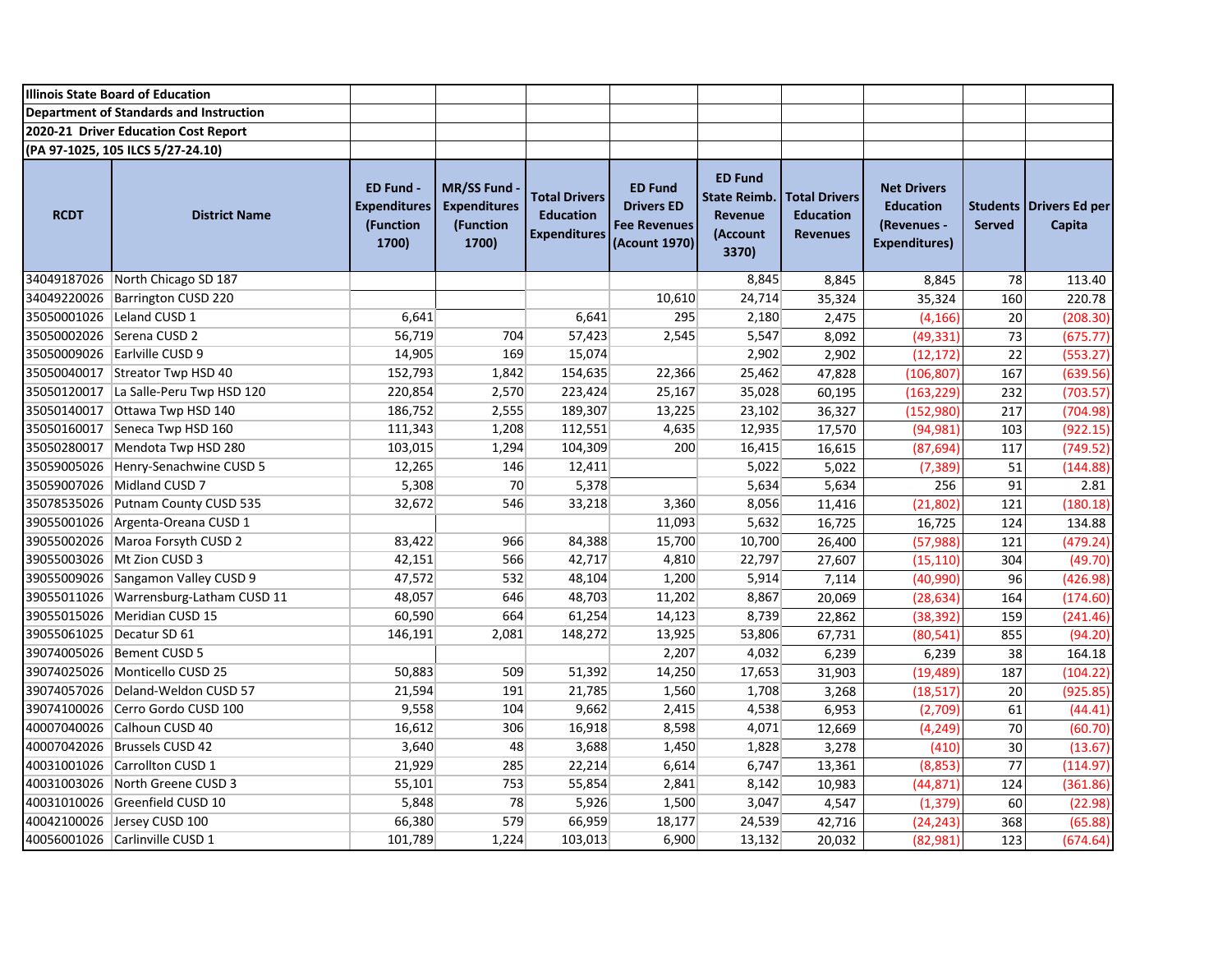|                          | <b>Illinois State Board of Education</b>          |                                                               |                                                                |                                                                 |                                                                             |                                                                       |                                                             |                                                                               |               |                                            |
|--------------------------|---------------------------------------------------|---------------------------------------------------------------|----------------------------------------------------------------|-----------------------------------------------------------------|-----------------------------------------------------------------------------|-----------------------------------------------------------------------|-------------------------------------------------------------|-------------------------------------------------------------------------------|---------------|--------------------------------------------|
|                          | Department of Standards and Instruction           |                                                               |                                                                |                                                                 |                                                                             |                                                                       |                                                             |                                                                               |               |                                            |
|                          | 2020-21 Driver Education Cost Report              |                                                               |                                                                |                                                                 |                                                                             |                                                                       |                                                             |                                                                               |               |                                            |
|                          | (PA 97-1025, 105 ILCS 5/27-24.10)                 |                                                               |                                                                |                                                                 |                                                                             |                                                                       |                                                             |                                                                               |               |                                            |
| <b>RCDT</b>              | <b>District Name</b>                              | <b>ED Fund -</b><br><b>Expenditures</b><br>(Function<br>1700) | <b>MR/SS Fund</b><br><b>Expenditures</b><br>(Function<br>1700) | <b>Total Drivers</b><br><b>Education</b><br><b>Expenditures</b> | <b>ED Fund</b><br><b>Drivers ED</b><br><b>Fee Revenues</b><br>(Acount 1970) | <b>ED Fund</b><br><b>State Reimb.</b><br>Revenue<br>(Account<br>3370) | <b>Total Drivers</b><br><b>Education</b><br><b>Revenues</b> | <b>Net Drivers</b><br><b>Education</b><br>(Revenues -<br><b>Expenditures)</b> | <b>Served</b> | <b>Students   Drivers Ed per</b><br>Capita |
|                          | 40056002026 Northwestern CUSD 2                   | 33,087                                                        | 372                                                            | 33,459                                                          |                                                                             | 2,452                                                                 | 2,452                                                       | (31,007)                                                                      | 44            | (704.70)                                   |
|                          | 40056005026 Mount Olive CUSD 5                    |                                                               |                                                                |                                                                 |                                                                             | 3,517                                                                 | 3,517                                                       | 3,517                                                                         | 58            | 60.64                                      |
|                          | 40056006026 Staunton CUSD 6                       |                                                               |                                                                |                                                                 |                                                                             | 12,830                                                                | 12,830                                                      | 12,830                                                                        | 167           | 76.83                                      |
|                          | 40056007026 Gillespie CUSD 7                      | 20,486                                                        | 168                                                            | 20,654                                                          | 3,975                                                                       | 11,288                                                                | 15,263                                                      | (5, 391)                                                                      | 123           | (43.83)                                    |
|                          | 40056008026 Bunker Hill CUSD 8                    |                                                               |                                                                | $\overline{0}$                                                  | 767                                                                         | 5,687                                                                 | 6,454                                                       | 6,454                                                                         | 68            | 94.91                                      |
|                          | 40056009026 Southwestern CUSD 9                   | 108,652                                                       | 1,374                                                          | 110,026                                                         | 17,385                                                                      | 14,412                                                                | 31,797                                                      | (78, 229)                                                                     | 166           | (471.26)                                   |
|                          | 40056034026 North Mac CUSD 34                     |                                                               |                                                                | $\mathbf{0}$                                                    | 10,236                                                                      | 12,214                                                                | 22,450                                                      | 22,450                                                                        | 172           | 130.52                                     |
|                          | 41057001026 Roxana CUSD 1                         | 77,105                                                        | 870                                                            | 77,975                                                          | 4,850                                                                       | 10,991                                                                | 15,841                                                      | (62, 134)                                                                     | 254           | (244.62)                                   |
| 41057002026 Triad CUSD 2 |                                                   | 117,154                                                       | 1,296                                                          | 118,450                                                         | 55,925                                                                      | 34,393                                                                | 90,318                                                      | (28, 132)                                                                     | 462           | (60.89)                                    |
|                          | 41057005026 Highland CUSD 5                       | 75,759                                                        | 841                                                            | 76,600                                                          | 53,463                                                                      | 37,277                                                                | 90,740                                                      | 14,140                                                                        | 426           | 33.19                                      |
|                          | 41057007026 Edwardsville CUSD 7                   | 302,151                                                       | 3,417                                                          | 305,568                                                         | 132,375                                                                     | 81,285                                                                | 213,660                                                     | (91, 908)                                                                     | 1042          | (88.20)                                    |
|                          | 41057008026 Bethalto CUSD 8                       | 39,533                                                        | 509                                                            | 40,042                                                          | 14,612                                                                      | 15,301                                                                | 29,913                                                      | (10, 129)                                                                     | 115           | (88.08)                                    |
|                          | 41057009026 Granite City CUSD 9                   | 277,169                                                       | 3,066                                                          | 280,235                                                         | 24,036                                                                      | 40,668                                                                | 64,704                                                      | (215, 531)                                                                    | 470           | (458.58)                                   |
|                          | 41057010026 Collinsville CUSD 10                  | 269,344                                                       | 3,282                                                          | 272,626                                                         | 6,375                                                                       | 55,839                                                                | 62,214                                                      | (210, 412)                                                                    | 978           | (215.15)                                   |
|                          | 41057011026 Alton CUSD 11                         | 149,859                                                       | 1,973                                                          | 151,832                                                         | 45,528                                                                      | 51,004                                                                | 96,532                                                      | (55, 300)                                                                     | 721           | (76.70)                                    |
|                          | 41057012026 Madison CUSD 12                       | 15,978                                                        | 231                                                            | 16,209                                                          |                                                                             | 1,703                                                                 | 1,703                                                       | (14, 506)                                                                     | 47            | (308.64)                                   |
|                          | 41057014016 East Alton-Wood River CHSD 14         | 56,325                                                        | 697                                                            | 57,022                                                          |                                                                             | 20,160                                                                | 20,160                                                      | (36, 862)                                                                     | 221           | (166.80)                                   |
|                          | 44063012026 Johnsburg CUSD 12                     | 111,019                                                       | 1,264                                                          | 112,283                                                         | 13,502                                                                      | 29,005                                                                | 42,507                                                      | (69, 776)                                                                     | 218           | (320.07)                                   |
|                          | 44063019024 Alden Hebron SD 19                    | 11,429                                                        | 145                                                            | 11,574                                                          | 5,750                                                                       | 2,264                                                                 | 8,014                                                       | (3,560)                                                                       | 33            | (107.88)                                   |
| 44063026004 Cary CCSD 26 |                                                   | (793)                                                         |                                                                | (793)                                                           |                                                                             |                                                                       |                                                             | 793                                                                           | $\mathbf 0$   | $\mathbf 0$                                |
|                          | 44063050026 Harvard CUSD 50                       | 96,112                                                        | 1,172                                                          | 97,284                                                          | 13,617                                                                      | 22,341                                                                | 35,958                                                      | (61, 326)                                                                     | 328           | (186.97)                                   |
|                          | 44063154016 Marengo CHSD 154                      | 167,134                                                       | 1,932                                                          | 169,066                                                         | 3,104                                                                       | 15,302                                                                | 18,406                                                      | (150, 660)                                                                    | 283           | (532.37)                                   |
| 44063155016 CHSD 155     |                                                   | 486,707                                                       | 4,431                                                          | 491,138                                                         | 58,846                                                                      | 60,696                                                                | 119,542                                                     | (371, 596)                                                                    | 988           | (376.11)                                   |
|                          | 44063156016 McHenry CHSD 156                      | 339,163                                                       | 4,519                                                          | 343,682                                                         | 29,235                                                                      | 39,132                                                                | 68,367                                                      | (275, 315)                                                                    | 256           | (1,075.45)                                 |
|                          | 44063157016 Richmond-Burton CHSD 157              | 105,544                                                       | 1,340                                                          | 106,884                                                         | 6,873                                                                       | 11,862                                                                | 18,735                                                      | (88, 149)                                                                     | 118           | (747.03)                                   |
|                          | 44063158022 Huntley Community School District 158 | 178,968                                                       | 2,027                                                          | 180,995                                                         | 26,100                                                                      | 48,721                                                                | 74,821                                                      | (106, 174)                                                                    | 225           | (471.88)                                   |
| 44063200026              | Woodstock CUSD 200                                | 95,145                                                        | 1,147                                                          | 96,292                                                          | 38,483                                                                      | 36,360                                                                | 74,843                                                      | (21, 449)                                                                     | 522           | (41.09)                                    |
|                          | 45067003026 Valmeyer CUSD 3                       | 28,923                                                        | 388                                                            | 29,311                                                          | 2,398                                                                       | 2,115                                                                 | 4,513                                                       | (24, 798)                                                                     | 42            | (590.43)                                   |
|                          | 45067004026 Columbia CUSD 4                       | 58,141                                                        | 617                                                            | 58,758                                                          |                                                                             | 18,496                                                                | 18,496                                                      | (40, 262)                                                                     | 250           | (161.05)                                   |
|                          | 45067005026   Waterloo CUSD 5                     | 124,994                                                       | 1,448                                                          | 126,442                                                         | 54,590                                                                      | 31,909                                                                | 86,499                                                      | (39, 943)                                                                     | 489           | (81.68)                                    |
|                          | 45079001022 Coulterville USD 1                    | 20,398                                                        | 249                                                            | 20,647                                                          | 905                                                                         | 1,938                                                                 | 2,843                                                       | (17, 804)                                                                     | 23            | (774.09)                                   |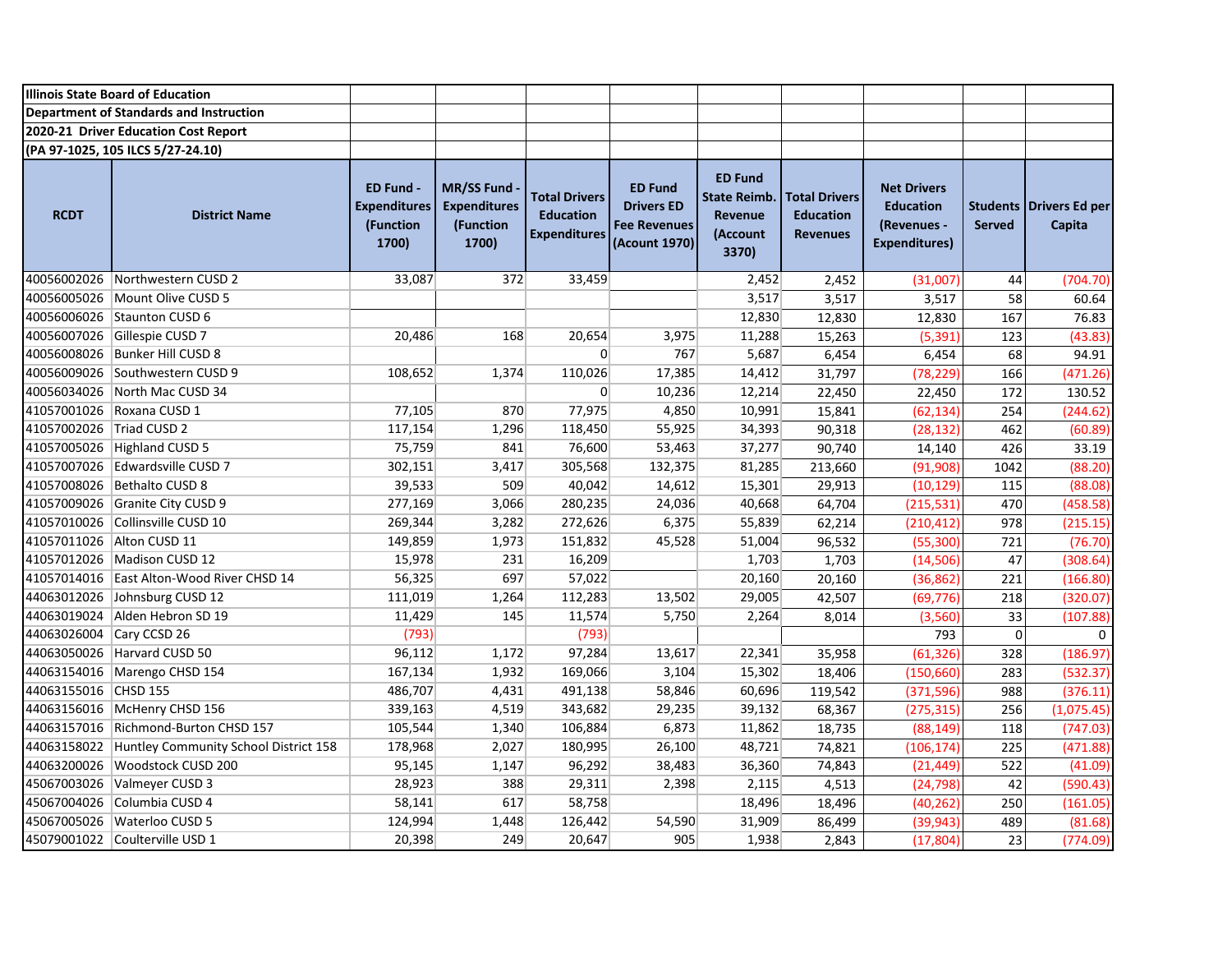|                           | <b>Illinois State Board of Education</b>      |                                                               |                                                                |                                                                 |                                                                             |                                                                              |                                                             |                                                                               |                                  |                                 |
|---------------------------|-----------------------------------------------|---------------------------------------------------------------|----------------------------------------------------------------|-----------------------------------------------------------------|-----------------------------------------------------------------------------|------------------------------------------------------------------------------|-------------------------------------------------------------|-------------------------------------------------------------------------------|----------------------------------|---------------------------------|
|                           | Department of Standards and Instruction       |                                                               |                                                                |                                                                 |                                                                             |                                                                              |                                                             |                                                                               |                                  |                                 |
|                           | 2020-21 Driver Education Cost Report          |                                                               |                                                                |                                                                 |                                                                             |                                                                              |                                                             |                                                                               |                                  |                                 |
|                           | (PA 97-1025, 105 ILCS 5/27-24.10)             |                                                               |                                                                |                                                                 |                                                                             |                                                                              |                                                             |                                                                               |                                  |                                 |
| <b>RCDT</b>               | <b>District Name</b>                          | <b>ED Fund -</b><br><b>Expenditures</b><br>(Function<br>1700) | <b>MR/SS Fund</b><br><b>Expenditures</b><br>(Function<br>1700) | <b>Total Drivers</b><br><b>Education</b><br><b>Expenditures</b> | <b>ED Fund</b><br><b>Drivers ED</b><br><b>Fee Revenues</b><br>(Acount 1970) | <b>ED Fund</b><br><b>State Reimb.</b><br><b>Revenue</b><br>(Account<br>3370) | <b>Total Drivers</b><br><b>Education</b><br><b>Revenues</b> | <b>Net Drivers</b><br><b>Education</b><br>(Revenues -<br><b>Expenditures)</b> | <b>Students</b><br><b>Served</b> | <b>Drivers Ed per</b><br>Capita |
|                           | 45079132026 Red Bud CUSD 132                  | 72,240                                                        | 785                                                            | 73,025                                                          | 4,400                                                                       | 12,680                                                                       | 17,080                                                      | (55, 945)                                                                     | 178                              | (314.30)                        |
|                           | 45079138026 Steeleville CUSD 138              | 34,269                                                        | 512                                                            | 34,781                                                          | 3,997                                                                       | 4,356                                                                        | 8,353                                                       | (26, 428)                                                                     | 56                               | (471.93)                        |
|                           | 45079139026 Chester CUSD 139                  | 64,245                                                        | 603                                                            | 64,848                                                          |                                                                             | 11,568                                                                       | 11,568                                                      | (53, 280)                                                                     | 151                              | (352.85)                        |
|                           | 45079140026 Sparta CUSD 140                   |                                                               |                                                                |                                                                 | 2,475                                                                       | 9,484                                                                        | 11,959                                                      | 11,959                                                                        | 133                              | 89.92                           |
|                           | 47052170022 Dixon USD 170                     |                                                               |                                                                |                                                                 | 12,787                                                                      | 30,785                                                                       | 43,572                                                      | 43,572                                                                        | 234                              | 186.21                          |
|                           | 47052271026 Paw Paw CUSD 271                  |                                                               |                                                                |                                                                 |                                                                             | 1,519                                                                        | 1,519                                                       | 1,519                                                                         | $\mathsf 0$                      | $\Omega$                        |
|                           | 47052272026 Amboy CUSD 272                    |                                                               |                                                                |                                                                 |                                                                             | 5,926                                                                        | 5,926                                                       | 5,926                                                                         | 62                               | 95.58                           |
|                           | 47052275026 Ashton-Franklin Center CUSD 275   |                                                               |                                                                |                                                                 | 3,125                                                                       | 4,133                                                                        | 7,258                                                       | 7,258                                                                         | 42                               | 172.81                          |
|                           | 47071212017 Rochelle Twp HSD 212              | 119,897                                                       | 1,337                                                          | 121,234                                                         | 4,464                                                                       | 21,662                                                                       | 26,126                                                      | (95, 108)                                                                     | 361                              | (263.46)                        |
|                           | 47071220026 Oregon CUSD 220                   | 108,951                                                       | 1,326                                                          | 110,277                                                         | 15,220                                                                      | 10,728                                                                       | 25,948                                                      | (84, 329)                                                                     | 181                              | (465.91)                        |
|                           | 47071221026 Forrestville Valley CUSD 221      | 9,037                                                         | 154                                                            | 9,191                                                           | 37,750                                                                      | 7,471                                                                        | 45,221                                                      | 36,030                                                                        | 49                               | 735.31                          |
|                           | 47071222026 Polo CUSD 222                     |                                                               |                                                                |                                                                 | 1,250                                                                       | 3,348                                                                        | 4,598                                                       | 4,598                                                                         | 45                               | 102.18                          |
|                           | 47071223026 Meridian CUSD 223                 | 43,818                                                        | 451                                                            | 44,269                                                          | 15,601                                                                      | 17,093                                                                       | 32,694                                                      | (11, 575)                                                                     | 145                              | (79.83)                         |
|                           | 47071226026 Byron CUSD 226                    | 47,080                                                        |                                                                | 47,080                                                          | 22,250                                                                      |                                                                              | 22,250                                                      | (24, 830)                                                                     | 0                                | $\Omega$                        |
| 47098001026   Erie CUSD 1 |                                               | 90,653                                                        | 823                                                            | 91,476                                                          | 1,830                                                                       | 7,095                                                                        | 8,925                                                       | (82, 551)                                                                     | 75                               | (1, 100.68)                     |
|                           | 47098002026 River Bend CUSD 2                 | 34,222                                                        | 489                                                            | 34,711                                                          | 2,074                                                                       | 9,857                                                                        | 11,931                                                      | (22, 780)                                                                     | 140                              | (162.71)                        |
|                           | 47098003026 Prophetstown-Lyndon-Tampico CUSD3 | 94,374                                                        | 1,001                                                          | 95,375                                                          | 3,850                                                                       | 8,121                                                                        | 11,971                                                      | (83, 404)                                                                     | 72                               | (1, 158.39)                     |
|                           | 47098005026 Sterling CUSD 5                   |                                                               |                                                                |                                                                 | 18,636                                                                      | 35,028                                                                       | 53,664                                                      | 53,664                                                                        | 141                              | 380.60                          |
|                           | 47098006026 Morrison CUSD 6                   | 67,440                                                        | 710                                                            | 68,150                                                          | 8,165                                                                       | 9,152                                                                        | 17,317                                                      | (50, 833)                                                                     | 116                              | (438.22)                        |
|                           | 47098301017 Rock Falls Twp HSD 301            | 113,535                                                       | 1,385                                                          | 114,920                                                         | 13,268                                                                      | 12,602                                                                       | 25,870                                                      | (89,050)                                                                      | 139                              | (640.65)                        |
| 48072150025 Peoria SD 150 |                                               |                                                               |                                                                |                                                                 | 46,042                                                                      | 144,135                                                                      | 190,177                                                     | 190,177                                                                       | 1464                             | 129.90                          |
|                           | 48072265026   Farmington Central CUSD 265     | 68,079                                                        | 862                                                            | 68,941                                                          |                                                                             | 13,165                                                                       | 13,165                                                      | (55, 776)                                                                     | 176                              | (316.91)                        |
|                           | 48072309026 Brimfield CUSD 309                | 28,765                                                        | 385                                                            | 29,150                                                          | 5,950                                                                       | 8,371                                                                        | 14,321                                                      | (14, 829)                                                                     | 63                               | (235.38)                        |
|                           | 48072310016 Limestone CHSD 310                | 220,428                                                       | 2,141                                                          | 222,569                                                         | 14,988                                                                      | 24,779                                                                       | 39,767                                                      | (182, 802)                                                                    | 351                              | (520.80)                        |
|                           | 48072321026  Il Valley Central USD 321        | 71,385                                                        | 852                                                            | 72,237                                                          | 11,831                                                                      | 19,601                                                                       | 31,432                                                      | (40, 805)                                                                     | 255                              | (160.02)                        |
|                           | 48072322026 Elmwood CUSD 322                  | 16,753                                                        | 227                                                            | 16,980                                                          | 4,855                                                                       | 7,085                                                                        | 11,940                                                      | (5,040)                                                                       | 66                               | (76.36)                         |
|                           | 48072323026 Dunlap CUSD 323                   | 174,362                                                       | 2,120                                                          | 176,482                                                         | 14,717                                                                      | 36,426                                                                       | 51,143                                                      | (125, 339)                                                                    | 596                              | (210.30)                        |
|                           | 48072325026 Peoria Heights CUSD 325           | 32,955                                                        | 414                                                            | 33,369                                                          |                                                                             | 15,855                                                                       | 15,855                                                      | (17, 514)                                                                     | 115                              | (152.30)                        |
|                           | 48072326026 Princeville CUSD 326              | 18,213                                                        | 10                                                             | 18,223                                                          |                                                                             | 8,196                                                                        | 8,196                                                       | (10, 027)                                                                     | 60                               | (167.12)                        |
|                           | 48072327026   Illini Bluffs CUSD 327          | 31,116                                                        | 373                                                            | 31,489                                                          | 10,300                                                                      | 8,659                                                                        | 18,959                                                      | (12, 530)                                                                     | 91                               | (137.69)                        |
|                           | 49081030017 United Twp HSD 30                 | 203,273                                                       | 2,141                                                          | 205,414                                                         | 14,500                                                                      | 56,263                                                                       | 70,763                                                      | (134, 651)                                                                    | 689                              | (195.43)                        |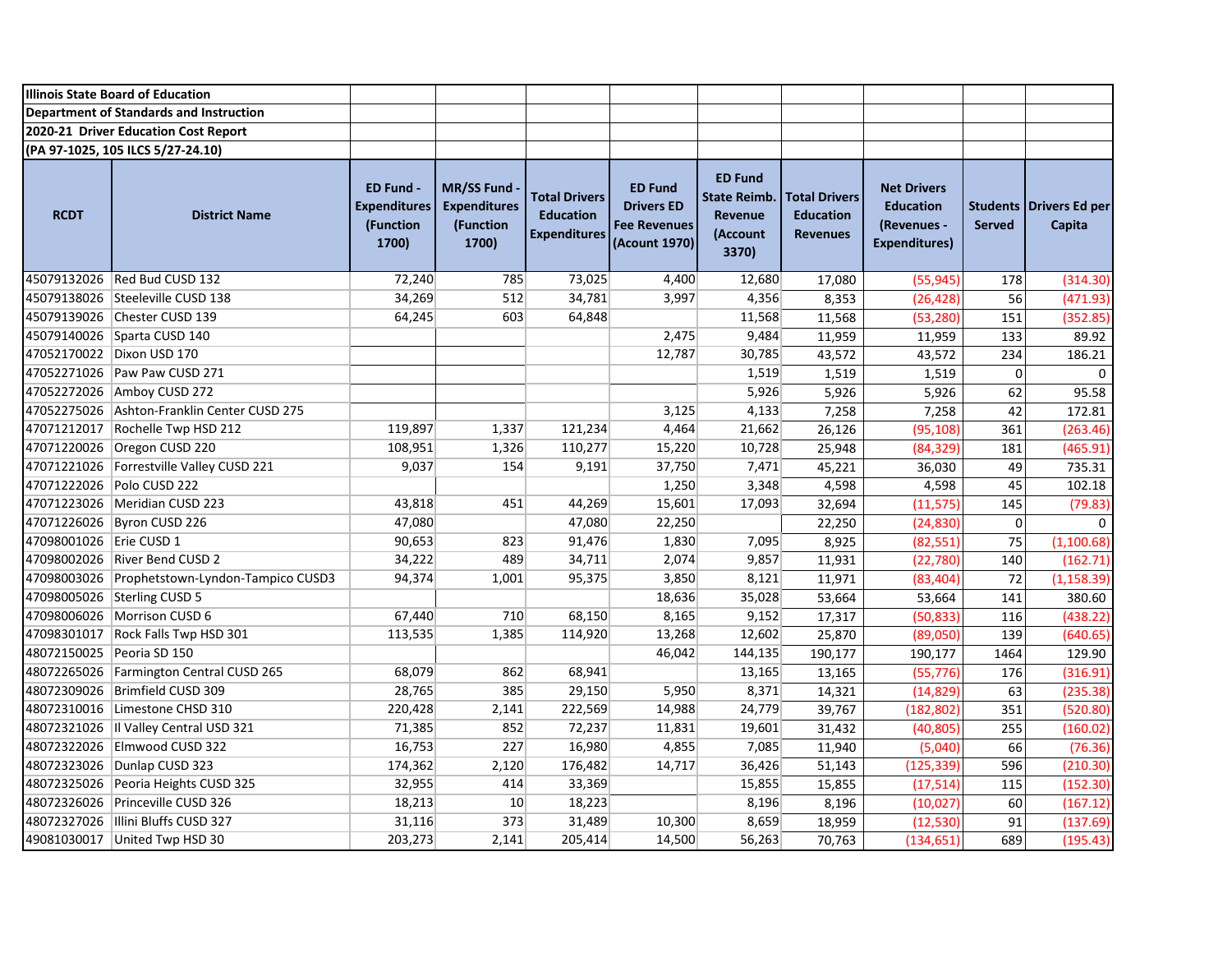|                                         | <b>Illinois State Board of Education</b> |                                                               |                                                                |                                                                 |                                                                             |                                                                       |                                                             |                                                                               |               |                                   |
|-----------------------------------------|------------------------------------------|---------------------------------------------------------------|----------------------------------------------------------------|-----------------------------------------------------------------|-----------------------------------------------------------------------------|-----------------------------------------------------------------------|-------------------------------------------------------------|-------------------------------------------------------------------------------|---------------|-----------------------------------|
| Department of Standards and Instruction |                                          |                                                               |                                                                |                                                                 |                                                                             |                                                                       |                                                             |                                                                               |               |                                   |
|                                         | 2020-21 Driver Education Cost Report     |                                                               |                                                                |                                                                 |                                                                             |                                                                       |                                                             |                                                                               |               |                                   |
|                                         | (PA 97-1025, 105 ILCS 5/27-24.10)        |                                                               |                                                                |                                                                 |                                                                             |                                                                       |                                                             |                                                                               |               |                                   |
| <b>RCDT</b>                             | <b>District Name</b>                     | <b>ED Fund -</b><br><b>Expenditures</b><br>(Function<br>1700) | <b>MR/SS Fund</b><br><b>Expenditures</b><br>(Function<br>1700) | <b>Total Drivers</b><br><b>Education</b><br><b>Expenditures</b> | <b>ED Fund</b><br><b>Drivers ED</b><br><b>Fee Revenues</b><br>(Acount 1970) | <b>ED Fund</b><br><b>State Reimb.</b><br>Revenue<br>(Account<br>3370) | <b>Total Drivers</b><br><b>Education</b><br><b>Revenues</b> | <b>Net Drivers</b><br><b>Education</b><br>(Revenues -<br><b>Expenditures)</b> | <b>Served</b> | Students Drivers Ed per<br>Capita |
|                                         | 49081040022 Moline-Coal Valley CUSD 40   | 172,728                                                       | 1,935                                                          | 174,663                                                         | 16,468                                                                      | 63,601                                                                | 80,069                                                      | (94, 594)                                                                     | 367           | (257.75)                          |
|                                         | 49081041025 Rock Island SD 41            | 57,984                                                        |                                                                | 57,984                                                          |                                                                             | 73,463                                                                | 73,463                                                      | 15,479                                                                        | 451           | 34.32                             |
|                                         | 49081100026 Riverdale CUSD 100           | 83,215                                                        | 904                                                            | 84,119                                                          | 1,027                                                                       | 9,304                                                                 | 10,331                                                      | (73, 788)                                                                     | 107           | (689.61)                          |
|                                         | 49081200026 Sherrard CUSD 200            | 88,911                                                        | 1,025                                                          | 89,936                                                          | 9,300                                                                       | 12,876                                                                | 22,176                                                      | (67, 760)                                                                     | 129           | (525.27)                          |
|                                         | 49081300026 Rockridge CUSD 300           | 113,731                                                       | 1,094                                                          | 114,825                                                         | 10,500                                                                      | 16,807                                                                | 27,307                                                      | (87, 518)                                                                     | 137           | (638.82)                          |
|                                         | 50082009026 Lebanon CUSD 9               | 9,825                                                         | 101                                                            | 9,926                                                           |                                                                             | 3,709                                                                 | 3,709                                                       | (6, 217)                                                                      | 45            | (138.16)                          |
|                                         | 50082019026   Mascoutah CUD 19           | 209,134                                                       | 2,930                                                          | 212,064                                                         | 45,011                                                                      | 36,575                                                                | 81,586                                                      | (130, 478)                                                                    | 378           | (345.18)                          |
|                                         | 50082040026   Marissa CUSD 40            | 55,779                                                        | 630                                                            | 56,409                                                          | 1,455                                                                       | 4,984                                                                 | 6,439                                                       | (49, 970)                                                                     | 62            | (805.97)                          |
|                                         | 50082060026 New Athens CUSD 60           | 14,978                                                        | 271                                                            | 15,249                                                          |                                                                             | 6,151                                                                 | 6,151                                                       | (9,098)                                                                       | 56            | (162.46)                          |
|                                         | 50082077016 Freeburg CHSD 77             | 107,265                                                       | 1,394                                                          | 108,659                                                         | 13,879                                                                      | 17,889                                                                | 31,768                                                      | (76, 891)                                                                     | 269           | (285.84)                          |
|                                         | 50082187026 Cahokia CUSD 187             |                                                               |                                                                |                                                                 |                                                                             | 9,252                                                                 | 9,252                                                       | 9,252                                                                         | 47            | 196.85                            |
|                                         | 50082188022 Brooklyn UD 188              |                                                               |                                                                |                                                                 |                                                                             | 222                                                                   | 222                                                         | 222                                                                           | $\pmb{0}$     | $\mathbf 0$                       |
|                                         | 50082189022 East St Louis SD 189         | 189,562                                                       | 2,263                                                          | 191,825                                                         |                                                                             | 15,407                                                                | 15,407                                                      | (176, 418)                                                                    | 319           | (553.03)                          |
|                                         | 50082196026 Dupo CUSD 196                | 70,961                                                        | 858                                                            | 71,819                                                          | 3,883                                                                       | 8,720                                                                 | 12,603                                                      | (59, 216)                                                                     | 82            | (722.15)                          |
|                                         | 50082201017   Belleville Twp HSD 201     | 305,629                                                       | 3,514                                                          | 309,143                                                         |                                                                             | 53,293                                                                | 53,293                                                      | (255, 850)                                                                    | 514           | (497.76)                          |
|                                         | 50082203017 O Fallon Twp HSD 203         | 217,676                                                       | 2,666                                                          | 220,342                                                         |                                                                             | 64,264                                                                | 64,264                                                      | (156, 078)                                                                    | 871           | (179.19)                          |
|                                         | 51065200026 Greenview CUSD 200           |                                                               |                                                                |                                                                 | 640                                                                         | 2,340                                                                 | 2,980                                                       | 2,980                                                                         | 17            | 175.29                            |
|                                         | 51065202026 Porta CUSD 202               | 96,642                                                        | 1,166                                                          | 97,808                                                          | 6,415                                                                       | 8,105                                                                 | 14,520                                                      | (83, 288)                                                                     | 119           | (699.90)                          |
|                                         | 51065213026 Athens CUSD 213              |                                                               |                                                                |                                                                 | 8,400                                                                       | 10,268                                                                | 18,668                                                      | 18,668                                                                        | 140           | 133.34                            |
|                                         | 51084001026 Tri City CUSD 1              | 31,214                                                        | 174                                                            | 31,388                                                          | 6,723                                                                       | 5,094                                                                 | 11,817                                                      | (19, 571)                                                                     | 63            | (310.65)                          |
|                                         | 51084003A26 Rochester CUSD 3A            |                                                               |                                                                |                                                                 |                                                                             | 29,254                                                                | 29,254                                                      | 29,254                                                                        | 190           | 153.97                            |
|                                         | 51084005026   Ball Chatham CUSD 5        | 247,647                                                       | 3,054                                                          | 250,701                                                         | 77,095                                                                      | 43,160                                                                | 120,255                                                     | (130, 446)                                                                    | 718           | (181.68)                          |
|                                         | 51084008026 Pleasant Plains CUSD 8       | 13,682                                                        | 173                                                            | 13,855                                                          |                                                                             | 16,743                                                                | 16,743                                                      | 2,888                                                                         | 241           | 11.98                             |
|                                         | 51084010026 Auburn CUSD 10               | 46,636                                                        | 484                                                            | 47,120                                                          | 6,139                                                                       | 11,563                                                                | 17,702                                                      | (29, 418)                                                                     | 176           | (167.15)                          |
|                                         | 51084011026 Pawnee CUSD 11               | 14,538                                                        |                                                                | 14,538                                                          | 1,038                                                                       | 4,666                                                                 | 5,704                                                       | (8,834)                                                                       | 77            | (114.73)                          |
|                                         | 51084014026 Riverton CUSD 14             | 68,847                                                        | 794                                                            | 69,641                                                          | 15,950                                                                      | 11,622                                                                | 27,572                                                      | (42,069)                                                                      | 123           | (342.02)                          |
|                                         | 51084015026 Williamsville CUSD 15        | 62,148                                                        |                                                                | 62,148                                                          | 6,000                                                                       | 14,972                                                                | 20,972                                                      | (41, 176)                                                                     | 198           | (207.96)                          |
|                                         | 51084016026 New Berlin CUSD 16           |                                                               |                                                                |                                                                 | 4,687                                                                       | 8,879                                                                 | 13,566                                                      | 13,566                                                                        | 133           | 102.00                            |
|                                         | 51084186025 Springfield SD 186           | 315,564                                                       | 4,015                                                          | 319,579                                                         | 41,425                                                                      | 189,876                                                               | 231,301                                                     | (88, 278)                                                                     | 2220          | (39.76)                           |
|                                         | 53060126026 Havana CUSD 126              | 55,256                                                        | 819                                                            | 56,075                                                          | 3,842                                                                       | 5,200                                                                 | 9,042                                                       | (47, 033)                                                                     | 73            | (644.29)                          |
|                                         | 53060189026   Illini Central CUSD 189    | 28,313                                                        | 394                                                            | 28,707                                                          | 3,115                                                                       | 5,157                                                                 | 8,272                                                       | (20, 435)                                                                     | 82            | (249.21)                          |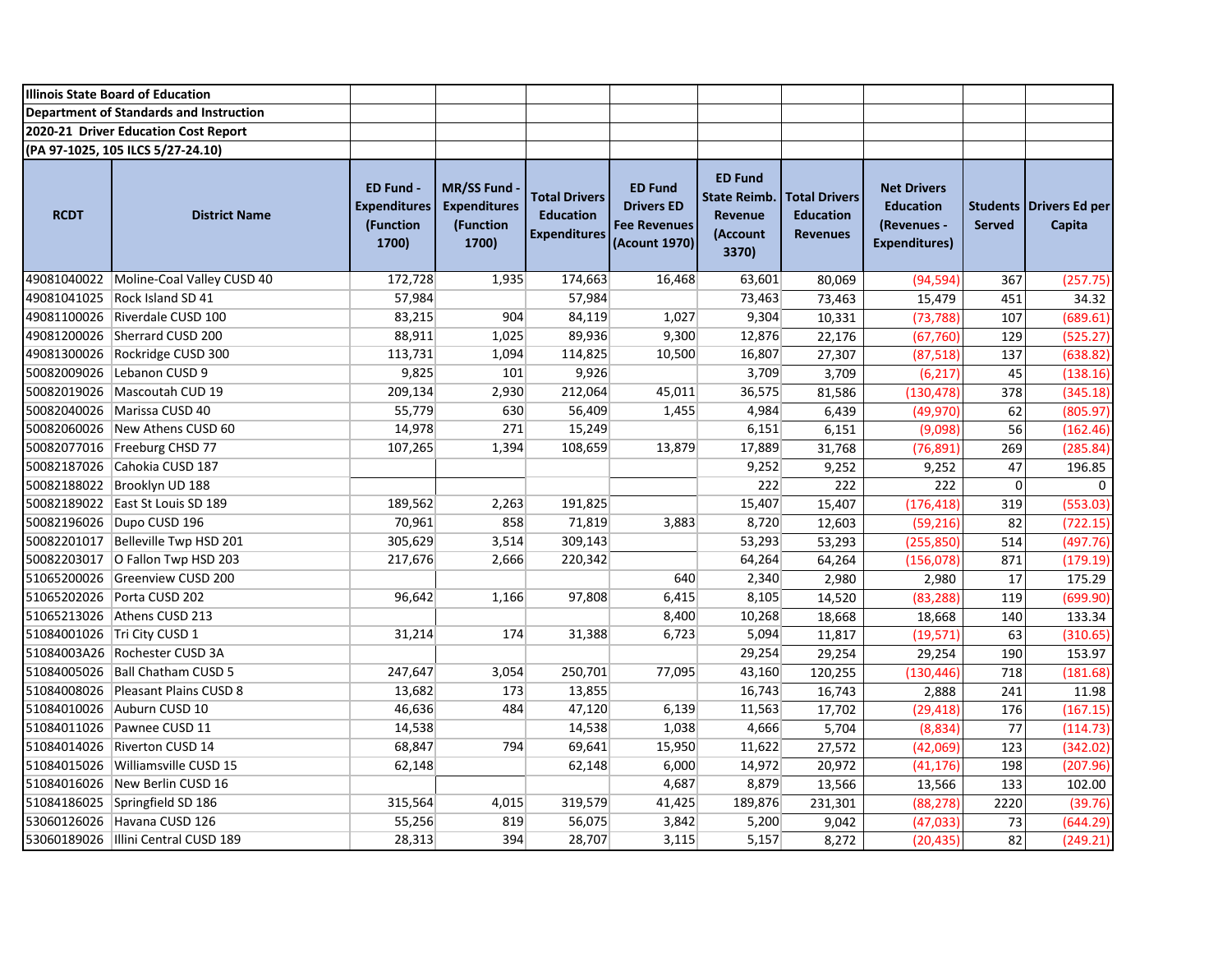|             | <b>Illinois State Board of Education</b>          |                                                               |                                                                |                                                                 |                                                                             |                                                                              |                                                             |                                                                               |                                  |                                 |
|-------------|---------------------------------------------------|---------------------------------------------------------------|----------------------------------------------------------------|-----------------------------------------------------------------|-----------------------------------------------------------------------------|------------------------------------------------------------------------------|-------------------------------------------------------------|-------------------------------------------------------------------------------|----------------------------------|---------------------------------|
|             | Department of Standards and Instruction           |                                                               |                                                                |                                                                 |                                                                             |                                                                              |                                                             |                                                                               |                                  |                                 |
|             | 2020-21 Driver Education Cost Report              |                                                               |                                                                |                                                                 |                                                                             |                                                                              |                                                             |                                                                               |                                  |                                 |
|             | (PA 97-1025, 105 ILCS 5/27-24.10)                 |                                                               |                                                                |                                                                 |                                                                             |                                                                              |                                                             |                                                                               |                                  |                                 |
| <b>RCDT</b> | <b>District Name</b>                              | <b>ED Fund -</b><br><b>Expenditures</b><br>(Function<br>1700) | <b>MR/SS Fund</b><br><b>Expenditures</b><br>(Function<br>1700) | <b>Total Drivers</b><br><b>Education</b><br><b>Expenditures</b> | <b>ED Fund</b><br><b>Drivers ED</b><br><b>Fee Revenues</b><br>(Acount 1970) | <b>ED Fund</b><br><b>State Reimb.</b><br><b>Revenue</b><br>(Account<br>3370) | <b>Total Drivers</b><br><b>Education</b><br><b>Revenues</b> | <b>Net Drivers</b><br><b>Education</b><br>(Revenues -<br><b>Expenditures)</b> | <b>Students</b><br><b>Served</b> | <b>Drivers Ed per</b><br>Capita |
|             | 53060191026 Midwest Central CUSD 191              | 87,370                                                        | 616                                                            | 87,986                                                          | 6,185                                                                       | 10,230                                                                       | 16,415                                                      | (71, 571)                                                                     | 102                              | (701.68)                        |
|             | 53090303016 Pekin CSD 303                         | 226,167                                                       | 2,547                                                          | 228,714                                                         | 35,490                                                                      | 36,334                                                                       | 71,824                                                      | (156, 890)                                                                    | 561                              | (279.66)                        |
|             | 53090308016 Washington CHSD 308                   | 390,174                                                       | 4,060                                                          | 394,234                                                         | 14,200                                                                      | 46,574                                                                       | 60,774                                                      | (333, 460)                                                                    | 451                              | (739.38)                        |
|             | 53090309016 East Peoria CHSD 309                  | 95,644                                                        | 943                                                            | 96,587                                                          | 3,550                                                                       | 27,527                                                                       | 31,077                                                      | (65, 510)                                                                     | 362                              | (180.97)                        |
|             | 53090701026   Deer Creek-Mackinaw CUSD 701        | 61,082                                                        | 737                                                            | 61,819                                                          | 12,965                                                                      | 9,263                                                                        | 22,228                                                      | (39, 591)                                                                     | $\overline{97}$                  | (408.15)                        |
|             | 53090702026 Tremont CUSD 702                      | 96,245                                                        | 1,112                                                          | 97,357                                                          | 8,250                                                                       | 8,893                                                                        | 17,143                                                      | (80, 214)                                                                     | 123                              | (652.15)                        |
|             | 53090703026 Delavan CUSD 703                      | 44,867                                                        | 520                                                            | 45,387                                                          | 670                                                                         | 5,587                                                                        | 6,257                                                       | (39, 130)                                                                     | 28                               | (1, 397.50)                     |
|             | 53090709026 Morton CUSD 709                       | 199,812                                                       | 2,135                                                          | 201,947                                                         |                                                                             | 28,109                                                                       | 28,109                                                      | (173, 838)                                                                    | 239                              | (727.36)                        |
|             | 53102006026 Fieldcrest CUSD 6                     | 94,911                                                        | 1,250                                                          | 96,161                                                          | 2,450                                                                       | 9,399                                                                        | 11,849                                                      | (84, 312)                                                                     | 111                              | (759.57)                        |
|             | 53102011026   El Paso-Gridley CUSD 11             | 93,038                                                        | 808                                                            | 93,846                                                          | 15,815                                                                      | 10,204                                                                       | 26,019                                                      | (67, 827)                                                                     | 73                               | (929.14)                        |
|             | 53102021026 Lowpoint-Washburn CUSD 21             |                                                               |                                                                |                                                                 |                                                                             | 2,261                                                                        | 2,261                                                       | 2,261                                                                         | 28                               | 80.75                           |
|             | 53102060026 Roanoke Benson CUSD 60                | 33,025                                                        | 476                                                            | 33,501                                                          | 6,500                                                                       | 5,157                                                                        | 11,657                                                      | (21, 844)                                                                     | 56                               | (390.07)                        |
|             | 53102122017 County of Woodford School             | 166,478                                                       | 2,153                                                          | 168,631                                                         | 41,437                                                                      | 29,828                                                                       | 71,265                                                      | (97, 366)                                                                     | 351                              | (277.40)                        |
|             | 53102140026 Eureka CUD 140                        | 59,960                                                        | 766                                                            | 60,726                                                          | 19,890                                                                      | 13,196                                                                       | 33,086                                                      | (27, 640)                                                                     | 178                              | (155.28)                        |
|             | 54092001026 Bismarck Henning CUSD                 |                                                               |                                                                |                                                                 |                                                                             | 3,512                                                                        | 3,512                                                       | 3,512                                                                         | 140                              | 25.09                           |
|             | 54092002026 Westville CUSD 2                      | 43,781                                                        | 499                                                            | 44,280                                                          | 2,000                                                                       | 10,801                                                                       | 12,801                                                      | (31, 479)                                                                     | 82                               | (383.89)                        |
|             | 54092004026 Georgetown-Ridge Farm CUD 4           | 41,023                                                        | 563                                                            | 41,586                                                          | 2,720                                                                       | 5,611                                                                        | 8,331                                                       | (33, 255)                                                                     | 67                               | (496.34)                        |
|             | 54092010026 Potomac CUSD 10                       | 897                                                           |                                                                | 897                                                             |                                                                             |                                                                              |                                                             | (897)                                                                         | $\mathbf 0$                      | 0                               |
|             | 54092011026 Hoopeston Area CUSD 11                |                                                               |                                                                |                                                                 | 4,250                                                                       | 7,395                                                                        | 11,645                                                      | 11,645                                                                        | 107                              | 108.83                          |
|             | 54092076026 Oakwood CUSD 76                       | 71,023                                                        | 715                                                            | 71,738                                                          |                                                                             | 9,540                                                                        | 9,540                                                       | (62, 198)                                                                     | 133                              | (467.65)                        |
|             | 54092118024 Danville CCSD 118                     | 69,041                                                        | 717                                                            | 69,758                                                          | 3,624                                                                       | 31,609                                                                       | 35,233                                                      | (34, 525)                                                                     | 412                              | (83.80)                         |
|             | 54092225017 Armstrong Twp HSD 225                 |                                                               |                                                                |                                                                 |                                                                             | 1,286                                                                        | 1,286                                                       | 1,286                                                                         | 29                               | 44.34                           |
|             | 54092512026 Salt Fork Community Unit District 512 |                                                               |                                                                |                                                                 |                                                                             | 7,530                                                                        | 7,530                                                       | 7,530                                                                         | 60                               | 125.50                          |
|             | 56099200U26 Beecher CUSD 200U                     | 40,574                                                        | 282                                                            | 40,856                                                          | 12,250                                                                      | 7,015                                                                        | 19,265                                                      | (21, 591)                                                                     | 56                               | (385.55)                        |
|             | 56099201U26 Crete Monee CUSD 201U                 | 61,894                                                        | 862                                                            | 62,756                                                          | 8,008                                                                       | 41,428                                                                       | 49,436                                                      | (13, 320)                                                                     | 504                              | (26.43)                         |
|             | 56099202022 Plainfield SD 202                     | 1,637,773                                                     | 15,945                                                         | 1,653,718                                                       |                                                                             | 284,543                                                                      | 284,543                                                     | (1,369,175)                                                                   | 2494                             | (548.99)                        |
|             | 56099204017 Joliet Twp HSD 204                    | 248,209                                                       | 2,566                                                          | 250,775                                                         | 26,526                                                                      | 164,577                                                                      | 191,103                                                     | (59, 672)                                                                     | 716                              | (83.34)                         |
|             | 56099205017 Lockport Twp HSD 205                  | 99,055                                                        | 1,387                                                          | 100,442                                                         | 35,525                                                                      | 43,420                                                                       | 78,945                                                      | (21, 497)                                                                     | 694                              | (30.98)                         |
|             | 56099207U26 Peotone CUSD 207U                     | 10,486                                                        | 124                                                            | 10,610                                                          | 4,184                                                                       | 6,827                                                                        | 11,011                                                      | 401                                                                           | 92                               | 4.36                            |
|             | 56099209U26 Wilmington CUSD 209U                  | 1,062                                                         |                                                                | 1,062                                                           | 4,000                                                                       | 11,996                                                                       | 15,996                                                      | 14,934                                                                        | 181                              | 82.51                           |
|             | 56099210016 Lincoln Way CHSD 210                  | 260,483                                                       | 3,722                                                          | 264,205                                                         | 261,605                                                                     | 165,687                                                                      | 427,292                                                     | 163,087                                                                       | 951                              | 171.49                          |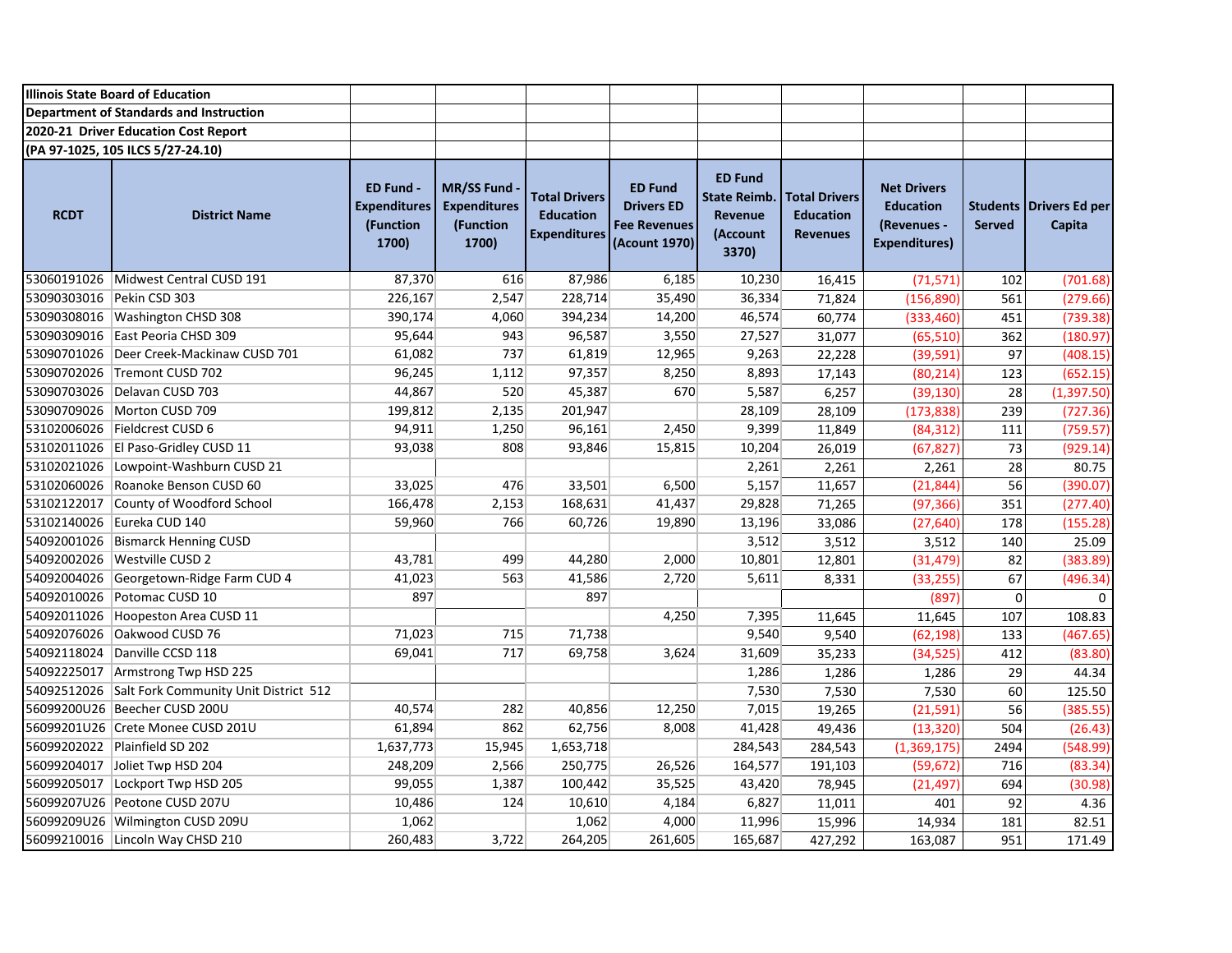|                         | <b>Illinois State Board of Education</b>                                                                                  |                                                        |                                                                |                                                                 |                                                                             |                                                                       |                                                             |                                                                               |               |                                   |
|-------------------------|---------------------------------------------------------------------------------------------------------------------------|--------------------------------------------------------|----------------------------------------------------------------|-----------------------------------------------------------------|-----------------------------------------------------------------------------|-----------------------------------------------------------------------|-------------------------------------------------------------|-------------------------------------------------------------------------------|---------------|-----------------------------------|
|                         | Department of Standards and Instruction                                                                                   |                                                        |                                                                |                                                                 |                                                                             |                                                                       |                                                             |                                                                               |               |                                   |
|                         | 2020-21 Driver Education Cost Report                                                                                      |                                                        |                                                                |                                                                 |                                                                             |                                                                       |                                                             |                                                                               |               |                                   |
|                         | (PA 97-1025, 105 ILCS 5/27-24.10)                                                                                         |                                                        |                                                                |                                                                 |                                                                             |                                                                       |                                                             |                                                                               |               |                                   |
| <b>RCDT</b>             | <b>District Name</b>                                                                                                      | ED Fund -<br><b>Expenditures</b><br>(Function<br>1700) | <b>MR/SS Fund</b><br><b>Expenditures</b><br>(Function<br>1700) | <b>Total Drivers</b><br><b>Education</b><br><b>Expenditures</b> | <b>ED Fund</b><br><b>Drivers ED</b><br><b>Fee Revenues</b><br>(Acount 1970) | <b>ED Fund</b><br><b>State Reimb.</b><br>Revenue<br>(Account<br>3370) | <b>Total Drivers</b><br><b>Education</b><br><b>Revenues</b> | <b>Net Drivers</b><br><b>Education</b><br>(Revenues -<br><b>Expenditures)</b> | <b>Served</b> | Students Drivers Ed per<br>Capita |
|                         | 56099255U26 Reed Custer CUSD 255U                                                                                         | 8,115                                                  |                                                                | 8,115                                                           | 19,350                                                                      | 14,370                                                                | 33,720                                                      | 25,605                                                                        | 190           | 134.76                            |
|                         | 56099365U26 Valley View CUSD 365U                                                                                         | 673,232                                                | 8,009                                                          | 681,241                                                         | 28,898                                                                      | 115,676                                                               | 144,574                                                     | (536, 667)                                                                    | 668           | (803.39)                          |
|                         |                                                                                                                           |                                                        |                                                                |                                                                 |                                                                             |                                                                       |                                                             |                                                                               |               |                                   |
|                         | <b>Statewide</b>                                                                                                          | 51,313,343                                             | 580,781                                                        | 51,894,124                                                      | 6,668,129                                                                   | 13,870,563                                                            | 20,538,692                                                  | (31, 355, 432)                                                                | 127,570       | (151, 156.07)                     |
|                         |                                                                                                                           |                                                        |                                                                |                                                                 |                                                                             |                                                                       |                                                             |                                                                               |               |                                   |
|                         | Districts that did not submit an AFR                                                                                      |                                                        |                                                                |                                                                 |                                                                             |                                                                       |                                                             |                                                                               |               |                                   |
|                         | 33048276026 Abingdon-Avon CUSD 276                                                                                        |                                                        |                                                                |                                                                 |                                                                             |                                                                       |                                                             |                                                                               |               |                                   |
|                         | 30091081016 Anna Jonesboro CHSD 81                                                                                        |                                                        |                                                                |                                                                 |                                                                             |                                                                       |                                                             |                                                                               |               |                                   |
|                         | 20076001026 Pope Co CUD 1                                                                                                 |                                                        |                                                                |                                                                 |                                                                             |                                                                       |                                                             |                                                                               |               |                                   |
|                         | 20083001026 Galatia CUSD 1                                                                                                |                                                        |                                                                |                                                                 |                                                                             |                                                                       |                                                             |                                                                               |               |                                   |
|                         | 20035001026 Hardin County CUSD 1                                                                                          |                                                        |                                                                |                                                                 |                                                                             |                                                                       |                                                             |                                                                               |               |                                   |
|                         | 20083003026 Harrisburg CUSD 3                                                                                             |                                                        |                                                                |                                                                 |                                                                             |                                                                       |                                                             |                                                                               |               |                                   |
|                         | 20083004026 Eldorado CUSD 4                                                                                               |                                                        |                                                                |                                                                 |                                                                             |                                                                       |                                                             |                                                                               |               |                                   |
|                         | 30091084026 Shawnee CUSD 84                                                                                               |                                                        |                                                                |                                                                 |                                                                             |                                                                       |                                                             |                                                                               |               |                                   |
|                         |                                                                                                                           |                                                        |                                                                |                                                                 |                                                                             |                                                                       |                                                             |                                                                               |               |                                   |
| Notes:                  |                                                                                                                           |                                                        |                                                                |                                                                 |                                                                             |                                                                       |                                                             |                                                                               |               |                                   |
|                         | Per Public Act 97-1025, data is derived from audited district Annual Financial Reports ending June 30                     |                                                        |                                                                |                                                                 |                                                                             |                                                                       |                                                             |                                                                               |               |                                   |
|                         |                                                                                                                           |                                                        |                                                                |                                                                 |                                                                             |                                                                       |                                                             |                                                                               |               |                                   |
| Expenditures:           |                                                                                                                           |                                                        |                                                                |                                                                 |                                                                             |                                                                       |                                                             |                                                                               |               |                                   |
|                         | Compiled from AFR Page 15 Fund 10, Education Fund, Driver's Education Programs, Function 1700 Total, Cell K17             |                                                        |                                                                |                                                                 |                                                                             |                                                                       |                                                             |                                                                               |               |                                   |
|                         | Compiled from AFR Page 20 Fund 50, Municipal Retirement Fund, Driver's Education Programs, Function 1700 Total, Cell K220 |                                                        |                                                                |                                                                 |                                                                             |                                                                       |                                                             |                                                                               |               |                                   |
|                         |                                                                                                                           |                                                        |                                                                |                                                                 |                                                                             |                                                                       |                                                             |                                                                               |               |                                   |
| Revenue:                |                                                                                                                           |                                                        |                                                                |                                                                 |                                                                             |                                                                       |                                                             |                                                                               |               |                                   |
|                         | Compiled from AFR Page 10, Driver's Education Fee, Revenue Accounts 1970, Cell C101                                       |                                                        |                                                                |                                                                 |                                                                             |                                                                       |                                                             |                                                                               |               |                                   |
|                         | Compiled from AFR Page 12, Driver's Education State Reimbursement, Revenue Account 3370, Cells C147 & D147                |                                                        |                                                                |                                                                 |                                                                             |                                                                       |                                                             |                                                                               |               |                                   |
| <b>Students Served:</b> |                                                                                                                           |                                                        |                                                                |                                                                 |                                                                             |                                                                       |                                                             |                                                                               |               |                                   |
|                         | Students reported in the Dr Ed Student Coursework System between July 1, 2020 and June 30, 2021                           |                                                        |                                                                |                                                                 |                                                                             |                                                                       |                                                             |                                                                               |               |                                   |
|                         |                                                                                                                           |                                                        |                                                                |                                                                 |                                                                             |                                                                       |                                                             |                                                                               |               |                                   |
|                         | Student counted once if reported as passed both classrrom and behind-the-wheel                                            |                                                        |                                                                |                                                                 |                                                                             |                                                                       |                                                             |                                                                               |               |                                   |